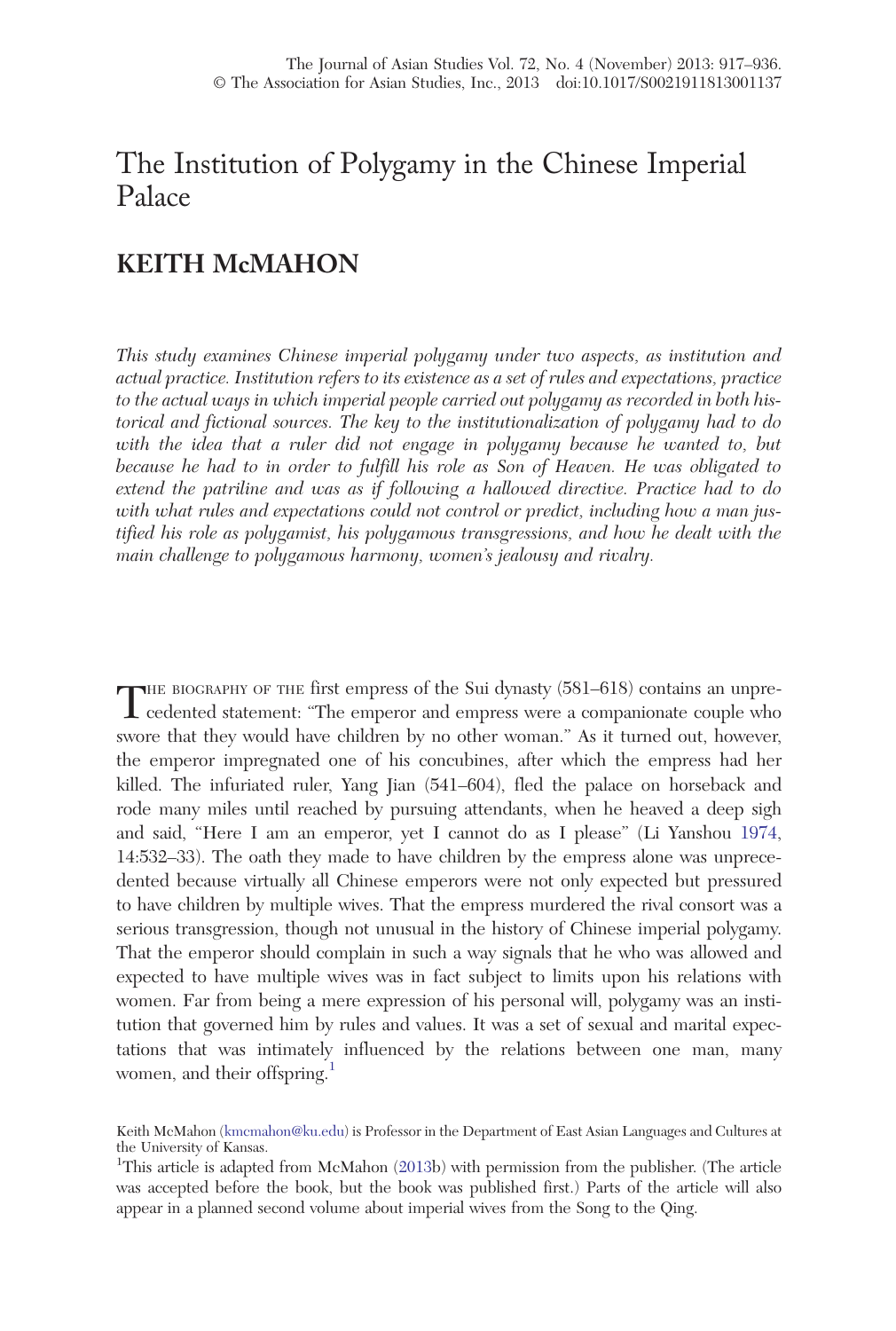Some form of polygamy was the rule rather than the exception in royal courts throughout the world, including China, Japan, Korea, Vietnam, Siam, Laos, Java, Arabia, Persia, Mongol Central Asia, Mughal India, Ottoman Turkey, Nigeria, Mayan and Aztec regimes, ancient Ireland and Iceland, and ancient Biblical kingdoms, among others. It was in general institutionally regulated. The profligate ruler who staged orgies in his harem was relatively rare, although widely known about. By the time of the Sui ruler, how to be a polygamist was something that had existed for centuries as a system of principles and beliefs. Besides what could be written down and preached, there was also that which the people around the emperor did to influence and affect him, of whom the murderous Sui empress was an extreme and transgressive example. Together the institution and the actions of people around him constituted a set of constraints, which fell into two general and sometimes overlapping categories: the institutional aspects of polygamy, on the one hand, which had to do with rules, values, and customs, and, on the other hand, the doings of actual people, which can be found in centuries worth of written sources about the imperial family.

Polygamy was an affirmation of male potency. The presence of many women connoted a strong ruler blessed with fertility. Many polygamous societies had the custom of segregating the ruler's women in special quarters, thus the Arabic loan word harem, often used to refer to the women's quarters of polygamous rulers all over the world. Harem comes from an Arabic root referring to the forbidden, sacred, taboo, and inviolable (in practice referring not just to the women's quarters but to any sanctuary or sacred place that was forbidden to common outsiders). Not all courts practiced such strict segregation, including Mayan and Aztec regimes and European courts. Even within Islamic culture, Muslim women in Mughal India were more prominent in politics, diplomacy, trade, and other activities than their counterparts in the Persian, Arabic, and Ottoman-Turkish worlds (Balabanlilar [2010;](#page-17-0) Lal [2007](#page-17-0); Mernissi [1993;](#page-18-0) Peirce [1993\)](#page-18-0). So were the wives of Mongol and other Inner Asian peoples, from whom the Mughals were descended. Where there was Christianity, on the other hand, there was monogamy, thus Europe and Byzantium (Duggan [1997](#page-17-0); Garland [1999;](#page-17-0) Herrin [2001\)](#page-17-0). Monogamy was the exception rather than the rule. But even in Christian realms, male rulers had mistresses. Although polygamy was foreign and prohibited, Christian men, even popes, engaged in what can be called polygamous mating. Louis XIV (r. 1643–1715) was open about his mistress Madame de Montespan (1641–1707), but secretive about others (Norberg [2008](#page-18-0)). Russia's Ivan IV (r. 1533–84) was like England's Henry VIII (r. 1509– 47) in that, when he tired of one woman, he did away with her and married the next (Thyrêt [2008\)](#page-18-0). Ivan forced unwanted wives to become nuns (who continued nevertheless to maintain ties with the court), while Henry annulled his marriage with Catherine of Aragon, had Anne Boleyn beheaded, annulled his marriage with Anne of Cleves, and had Catherine Howard beheaded. The French kings were Catholic and could not divorce their queens, but the women of their courts nevertheless coveted the position of king's mistress, which bestowed privilege and wealth. The bastard children were raised in secrecy. Bastard sons were sometimes given important positions (Norberg [2008\)](#page-18-0).

Polygamy in which a man is allowed and expected to have multiple wives contrasts with monogamy in which a man can only have multiple women by breaking the rules. Instead of thinking that the Chinese polygamist had the world of women at his will,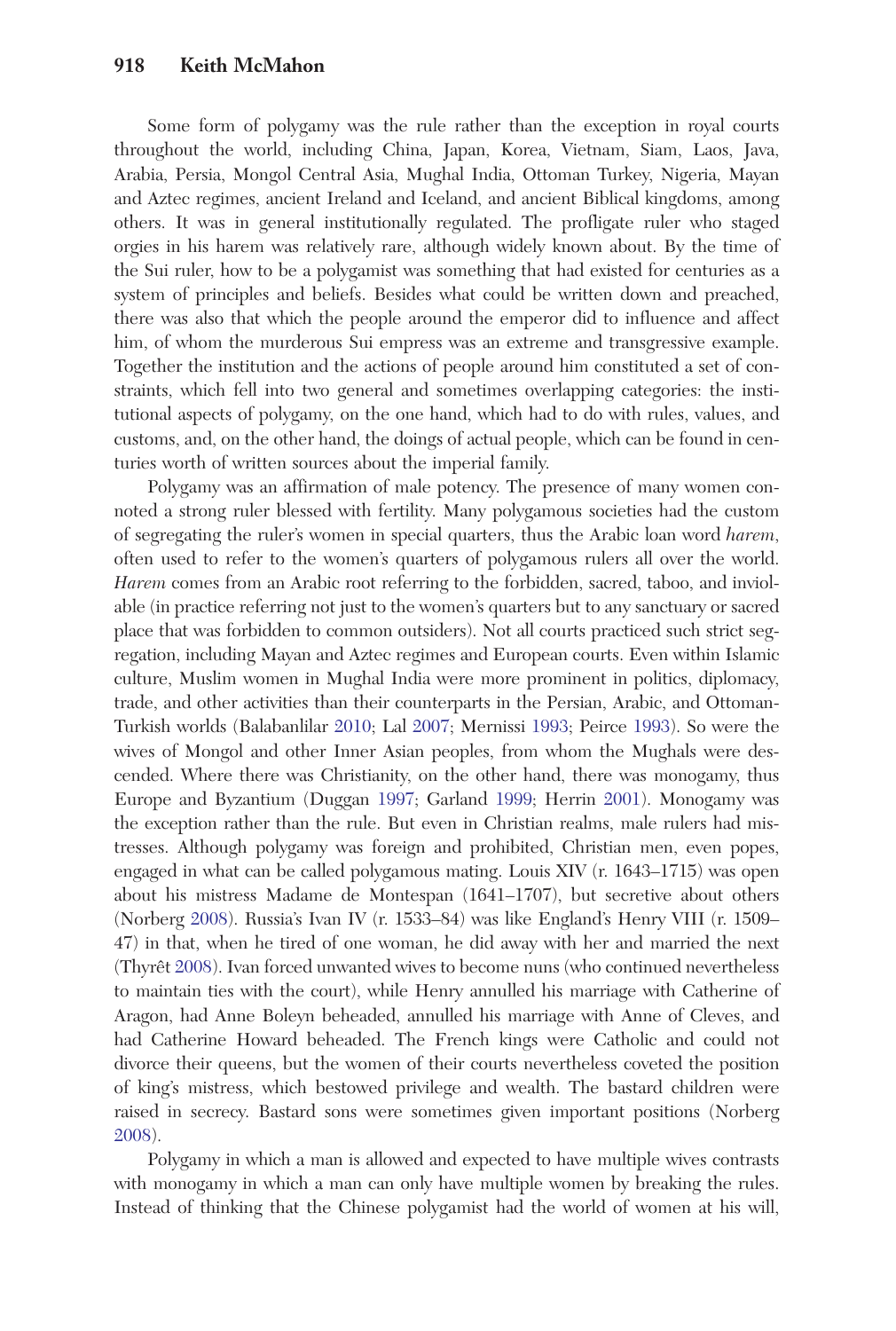however, let us think of him as likewise bound by rules and constraints. The simplest illustration of this is that when a ruler took a concubine to have a son, he was obeying an institutional directive. It was his sacred duty to continue his line of succession, and taking multiple wives ensured that he would do so. What if, however, he took a concubine because she was beautiful and aroused his desire? It then seems that he did so because he wanted to, not because institutional values told him to. But even in this case he was subject to being monitored, even criticized; and he was subject to the behavior of the others surrounding him, including women, children, eunuchs, and officials. In short, how far a ruler went in breaking rules and satisfying his desires had to do with his encounter with the entire set of constraints, whether they belonged to the institution or the realm of interactions with others in the palace, whether the others accommodated, manipulated, or resisted him.

Two generalizations aid in summarizing polygamy as a whole. The first is that taking multiple wives was a way in which men made themselves appear exceptional. The exceptional men distinguished themselves from all other men and women by exerting privileges that others did not have. Their exceptionality had a kind of magical or even sacred quality to it, as if they harbored an essence that made them something like gods. Polygamy also of course relied on the social and economic power of men. Women became concubines because they suffered social and economic disadvantage. Rich and powerful men offered women and their families desirable advantages. The higher a woman's status, the less likely she would become a concubine. In the imperial family, it was generally the case that the higher a woman's social status, the higher her rank in the hierarchy of consorts—though there were plenty of exceptions in which a woman went from being a slave to empress or favorite.

The second generalization overlaps with the first, namely, that for polygamy to function smoothly, for it to work in reality, it had to exist for the sake of a higher purpose. The higher purpose was a guiding principle that all the participants supposedly lived for. The precise meaning of higher purpose did not need to be specified but in general had to do with the idea that polygamy was not merely a man satisfying his desire for many women, or a man expressing his superiority over other men. Those truths were too brazen to qualify as higher purpose. Believing in the higher purpose of polygamy was like believing in a supernatural being. It was something that supposedly elevated the participants above the level of mundane emotions and desires. In particular, the participants in polygamy were to rise above the man's obsession with multiple partners and the women's jealousies and rivalries. Exceptionality and living for a higher purpose defined an aura that justified polygamy to those both inside and outside it. The aura was something that had to be repeatedly supported and reinforced. Once it was lost, the emperor and the empire would fall, as in the classic cases of profligate last rulers, such as Jie of the Xia dynasty, Chen Shubao of the Chen dynasty, or Yang Guang of the Sui.

## POLYGAMY AS INSTITUTION

First let me briefly define polygamy as institution. This aspect refers to the existence of imperial polygamy as a set of rules and prescriptions, most of which were expressed in ritual, moral, and historical texts. Examples of time-honored rules were: a concubine may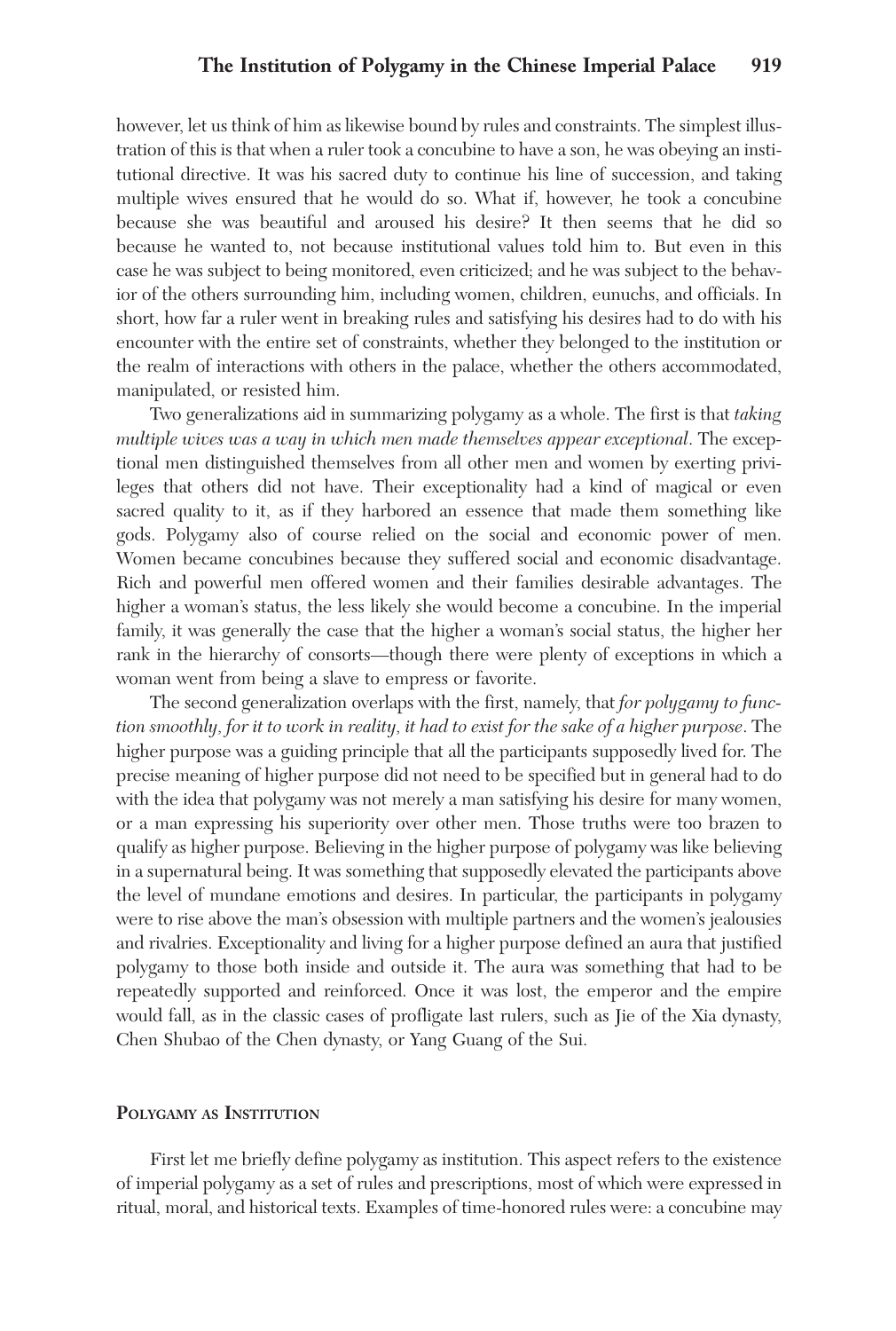not replace a main wife; an empress should not be jealous; and an emperor should not indulge in sexual excess. In these senses, institution is chiefly understood as a set of values and ideals. Polygamy is a social custom that people follow. It is something people believe in and act upon as they do with any belief system. It has guidelines and it bestows privilege. An emperor took multiple wives to bear as many sons as possible in order to guarantee a successor. A husband and wife took a concubine because they failed to beget a son after many years of trying. These are the most proper reasons for taking concubines in premodern China. If a man broke the rules, he knew that he was doing so; others might criticize or try to restrain him.

The concept of institution as a system of rules and norms that can be written down in orderly fashion conceals another side that is not so orderly and that has to do with the acts of will and violence that took place in order for the institution to establish itself in the first place. Someone, let us say the founding emperor of a dynasty, initially fought for and gained supremacy, regardless of the niceties of rules and institutions. He was the law before he and his fellow founders adopted the formal set of laws that were written down in order to foster and maintain social harmony. The line is one between being the law, on the one hand, and subjecting oneself and others to the law as formally established, on the other. To take polygamy as an example, it was recurrent in Chinese history for dynastic founders to appropriate wives and concubines from conquered enemies. Liu Bang of the Han, Zhu Yuanzhang of the Ming, and Hong Taiji of the Qing all did so, among others. Taking another man's wife or concubine was a way of establishing dominance and claiming legitimacy. If rulers in peaceful times stole other men's wives, however, they were committing wanton acts, as in the cases of Emperor Hailing of the Jurchen Jin dynasty or Wuzong of the Ming. They were not heroic founders or conquerors but instead wanton profligates forever condemned and, as in Hailing's case, even posthumously demoted.

## Four Principles

Polygamy as institution and set of constraints can be summed up in one sentence: It was all about making the unlikely situation of many women marrying the same man appear natural and acceptable. A man did not very easily become a polygamist. Polygamy was something that always had to justify itself. Sheer might was not enough. Justifying itself and making something unlikely appear natural and acceptable could only occur if there were principles, rules, and guidelines, which are what constitute polygamy as a hallowed institution. There were at least four core principles in Chinese polygamy.

The first institutional principle was the strict distinction between main wife and concubines. Her marriage rites were superior to the concubines'. The main wife was the number-one man's main counterpart. She was inferior to him and his parents, but superior to all other wives. Her job above all was to bow to the higher purpose of the principle of polygamy and guide the other women to do so as harmoniously as possible.

The second core principle was that women must not be jealous. Women, especially the main wife, had to rise above jealousy. They could do so because they were living for a higher purpose, which supposedly displaced the feelings of jealousy and rivalry.

Rising above jealousy in turn relates to a third core principle, which was the prohibition against passionate intimacy. Passionate attachment radically destabilized the polygamous hierarchy. Love and passion, like jealousy, detracted from the higher purpose. The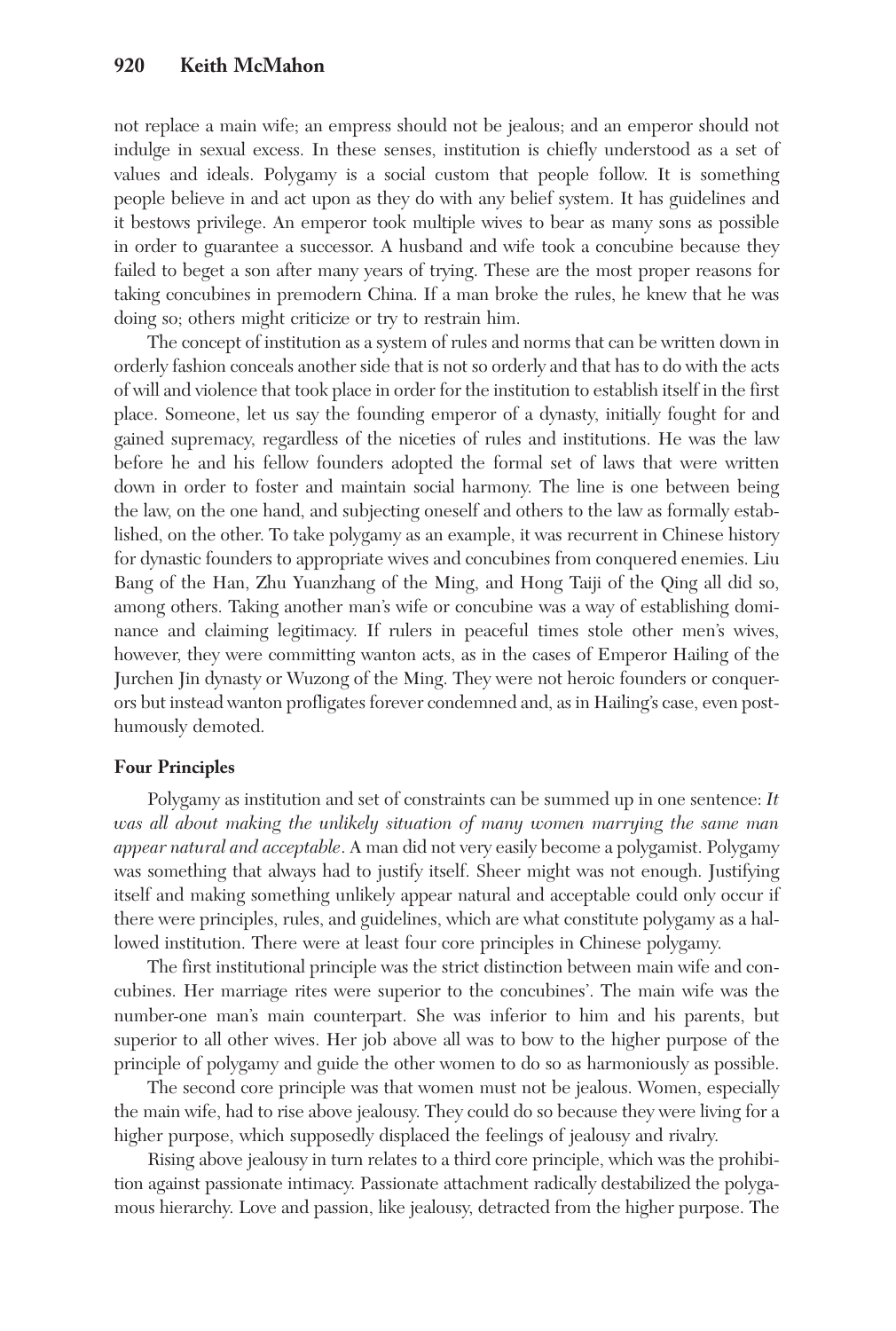man must therefore have had no favorite; no one woman could monopolize the man. Love had to be generalized; it could not be too narrow and specific.

A fourth core principle was that polygamy could only survive if it observed order, hierarchy, and distribution of effort. Each dynasty had its own set of titles and ranks for the imperial wives, with the fewest women occupying the higher ranks and the most women occupying the lower. Hierarchy was determined at specific moments in time, such as when a new wife entered the imperial family and was assigned a specific rank. There were regular promotions and demotions. There were assignments of roles and jobs. There was order in the way the man divided himself between the women, that is, which women he spent time with sexually. Roles, duties, and distribution of time had to be continuously monitored and negotiated. In managing these affairs, the emperor could not do without the assistance of his empress and an inner palace of administrative assistants, including eunuchs and palace women.

#### Textual Examples of Polygamy as Institution

The notion of institution tends to imply rules and procedures that are written down and formally accepted. Most of the examples I cite can be found in such form, but I will also force the notion of institution to include guidelines that are not necessarily part of written tradition but are implicitly understood, such as taking wives from conquered enemies. The main principles of polygamy as institution can be found in early texts such as the Zhou dynasty (1020–221 BCE) Zuo Tradition (Zuozhuan), the Han dynasty (206 BCE–220 CE) Mao Commentary (Maogong zhuan) to the Classic of Poetry (Shijing), the Book of Rites  $(Liii)$ , the Rites of Zhou (Zhouli), and each of the dynastic histories from the Han to the Qing, especially the chapters on empresses and consorts. These sources define what we can call proper polygamy. The primary orthodox reason for the emperor to take concubines was to bear as many sons as possible in order to guarantee a successor.

How many sons were enough? The institution does not clearly answer this question, but history tells us that the more sons the better. Having more sons in turn best occurs by having more concubines. As advisors told Ming Emperor Xianzong (r. 1564–87) when he was spending too much time with only one woman, the ancient wisdom was: "Having sons depends on there being many mothers" (zi chu duo mu 子出多母; Zhang Tingyu [1974](#page-19-0), 176.4685). The advisors wanted him to see more women than the one he had been spending too much time with, who in this case happened to be his childhood nursemaid.

How was order established among the many wives? It mainly took the form of ranking. The Han dynasty Rites of Zhou refers to emperors of a mythical past who had a total of 121 wives. First there was the empress, after which there were the three "ladies" (furen  $\pm \lambda$ ), then the nine "lady guests" (jupin  $\pm \xi$ ), the twenty-seven "hereditary ladies" (shifu 世婦), and finally the eighty-one "lady visitors" (nüyu 女御). A few of these titles were used in later times, though dynastic houses tended to generate their own systems of ranking and terminology. If a ruler did not follow the strict system of ranking, he was subject to criticism, as in the case of Sun Quan (182–252) of the kingdom of Wu. He was a brilliant and heroic man, said an ancient historian, but he "did not distinguish between main wife and concubines." The chaos in the women's apartments of Wu "made of them a historical laughingstock" (Chen [1982](#page-17-0), 50.1203).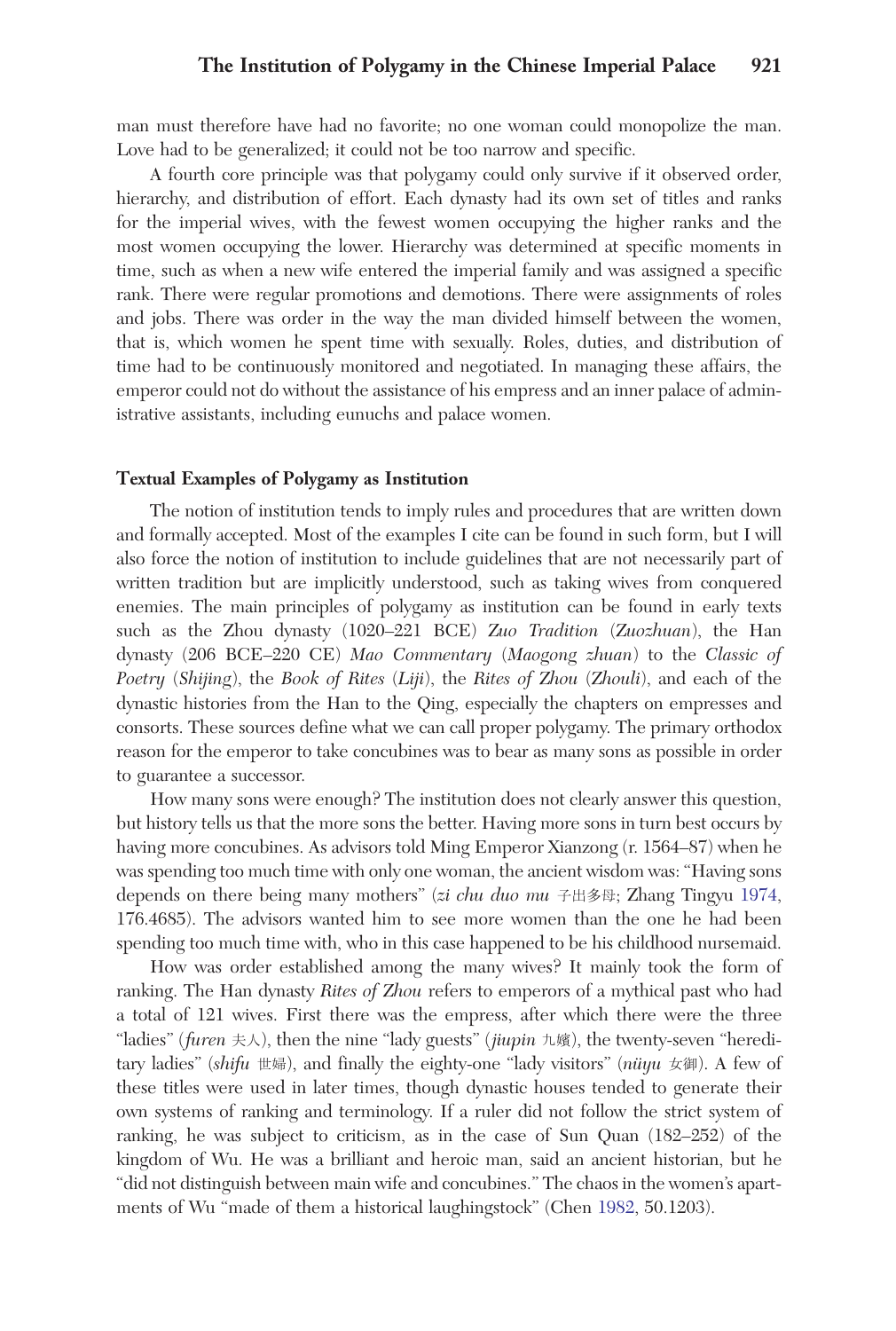## 922 Keith McMahon

How did the emperor select his wives? There were regular procedures for drafting women into the palace, which in the Ming and Qing took the form of sending eunuchs into the realm and selecting a large number of women, from whom progressively smaller numbers were chosen until the final stages, which included examination of bodies, looks, and aptitudes. An account of the recruitment of a Ming empress reports that thousands were recruited, of whom palace women narrowed the number to fifty, whom they got to know personally and all of whom became consorts. A consort of a deceased former emperor then tested the final fifty in subjects such as writing, arithmetic, poetry, and drawing, and ended up with three for Emperor Xizong (r. 1620–27) to choose from (Ji [1996](#page-17-0), 2a–3b; Soulliere [1987,](#page-18-0) 275–78). As such the process of the selection of wives was designed to guarantee him the highest-quality women.

Emperors were also pressured to select wives from important political allies. Marriage with an empress was a political arrangement that in some cases hardly involved sex, if at all. As compiled by Hans Bielenstein, striking statistics from the Wu and five other southern dynasties show that, during those 360 years, emperors had altogether nine sons by their empresses, but 247 by their concubines. Only four emperors were born of empresses, while twenty-one were born of concubines. Even considering the greater number of concubines than empresses, the difference in number of sons is striking. The implication is that in those times emperors tended mainly to have sex with their concubines (Bielenstein [1997,](#page-17-0) 36–37).

As for the rule that a concubine was strictly lower than a wife, one of its earliest enunciations came from the oath taken among feudal lords in 651 BCE, which included the famous statement "do not take a concubine as a wife" (wu yi qie wei qi 母以妾為妻). The Mao Commentary (second century BCE) elaborates upon this notion when it says that the poem "Little Star" (Xiaoxing 小星) of the Classic of Poetry illustrates how the concubine internalizes the fact that she belongs to a lower order than the main wife. She can never expect to enjoy the same privileges as the main wife, who can come and go at a leisurely pace. Concubines, on the other hand, must come and go hastily, in a "shrinking" way, and can never stay the whole night with the master (Chunqiu Guliang zhuan zhushu [1999,](#page-17-0) 125; Mao shi zhengyi [1999](#page-18-0), 94).

As to the principle that women must not be jealous, early reflections on this can be found in the Mao Commentary's comment on the first poem in the Classic of Poetry: "'Guanju' is an expression of queenly virtue," which is all about "the queen gladly finding chaste women to mate with the Lord." Of the poem "Drooping Boughs"  $(jiumu \ \mathcal{B}^*)$ , the Mao Commentary says that the queen is not jealous because she knows how "to create harmony among the concubines" (he xie zhongqie 和諧眾妾). The poem "Locusts' Wings" (Zhongsi 螽斯) refers to the fact that the queen's lack of jealousy leads to a "multitude of sons and grandsons" (zisun zhongduo 子孫眾多; Mao shi zhengyi [1999,](#page-18-0) 4, 21, 41, 43). The words "zhongsi" still decorate the gateway to the section of the Qing palace in Beijing in which the imperial concubines lived (see [figure 1\)](#page-6-0). In other words, the jealousy-free main wife fosters and nurtures the concubines, introduces them to the husband, and stems jealousy not only in herself but in the concubines. Similar messages can be found throughout dynastic history. In the History of the Later Han, Empress Ma, the wife of Emperor Ming (r. 28–75), "often worried that the emperor failed to seek offspring from a wide enough range of women and therefore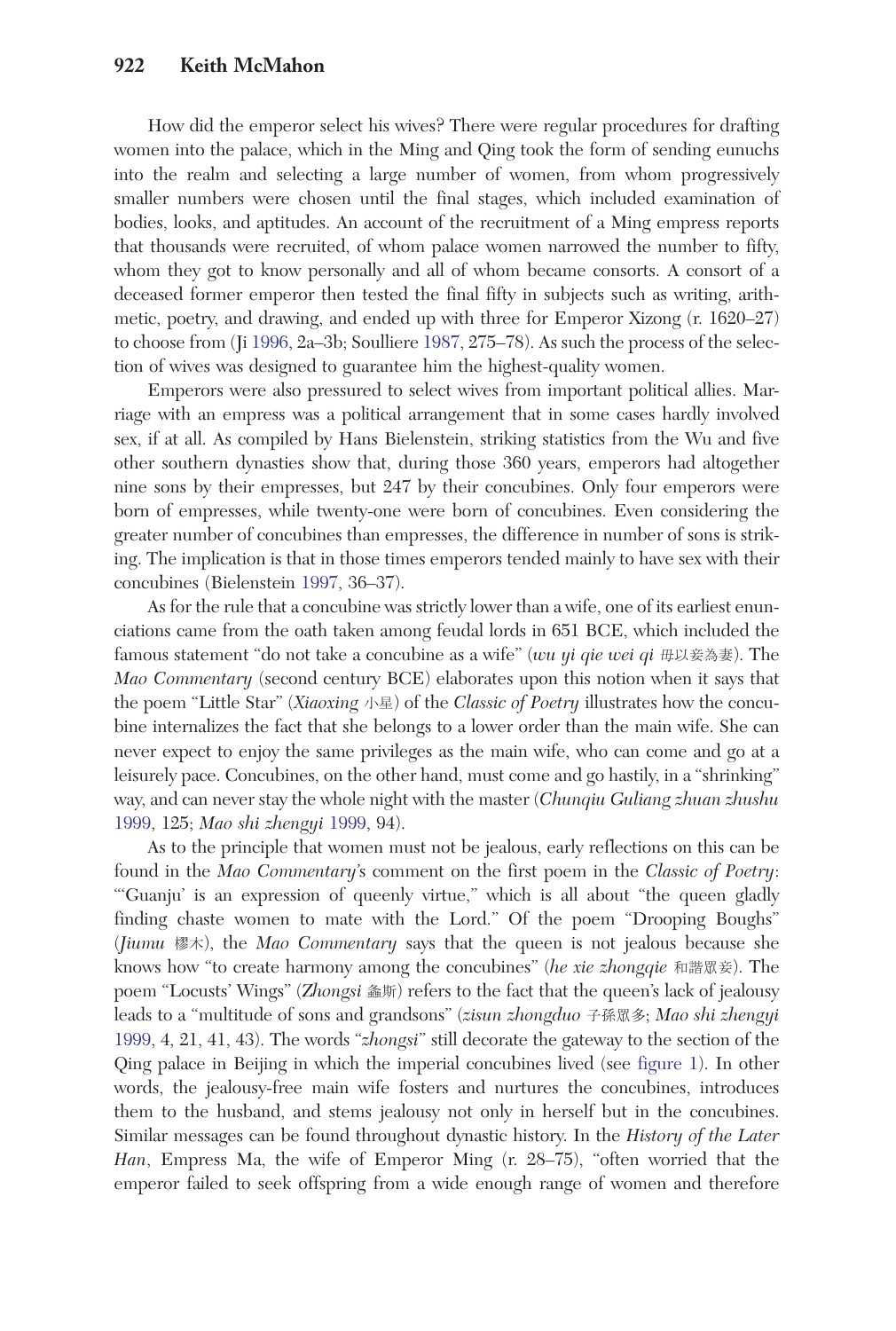<span id="page-6-0"></span>

Figure 1. "Gate of plentiful offspring," quarters of imperial concubines, Forbidden City, Beijing (photo by author).

recommended and presented women from among the ones in her company" (Fan [1995](#page-17-0), 10a.409).

Parallel to women not being jealous is the notion that the ruler should not become "infatuated" and "deluded" (huo 惑) because of his fascination with a woman. He must favor women equally, never let his affections ruin his good judgment, and never let any single woman monopolize his feelings. Han Emperor Shun's (r. 125–44) Empress Liang Na (116–50) once told him: "To have plentiful offspring, as the poem 'Locusts' Wings' says, is the source of good fortune. I pray that Your Majesty be mindful of letting the rain fall evenly everywhere and be observant of order and sequence among the bevy of palace ladies, so that I your humble servant may avoid the fate of being slandered by others" (Fan [1995](#page-17-0), 10b.438–40). Besides citing the Mao Commentary's interpretation of the poem in the Classic of Poetry, the empress also cited the Book of Changes. The words "among the bevy of palace ladies" are a translation of guanyu 貫魚, "a string of fish tied together at their heads," which symbolized the notion of palace women receiving equal favor, as if strung on the same string (Zhouyi zhengyi [1999,](#page-19-0) 110). In short, the success of polygamy relied on the ability of the man and his wives to avoid the forces of lust and jealousy, which threatened the collective whole of polygamous harmony.

## POLYGAMY IN PRACTICE

Polygamy in actual practice has to do with how people conducted themselves whether or not they followed rules and prescriptions and how they practiced polygamy whether or not they deserved it. Practice in this sense describes actual behavior and specific events. For example, Chinese emperors often took concubines who were talented in poetry or other arts. They did not take these women primarily in order to beget sons. A famous early example was Zuo Fen (d. ca. 276), sister of the poet Zuo Si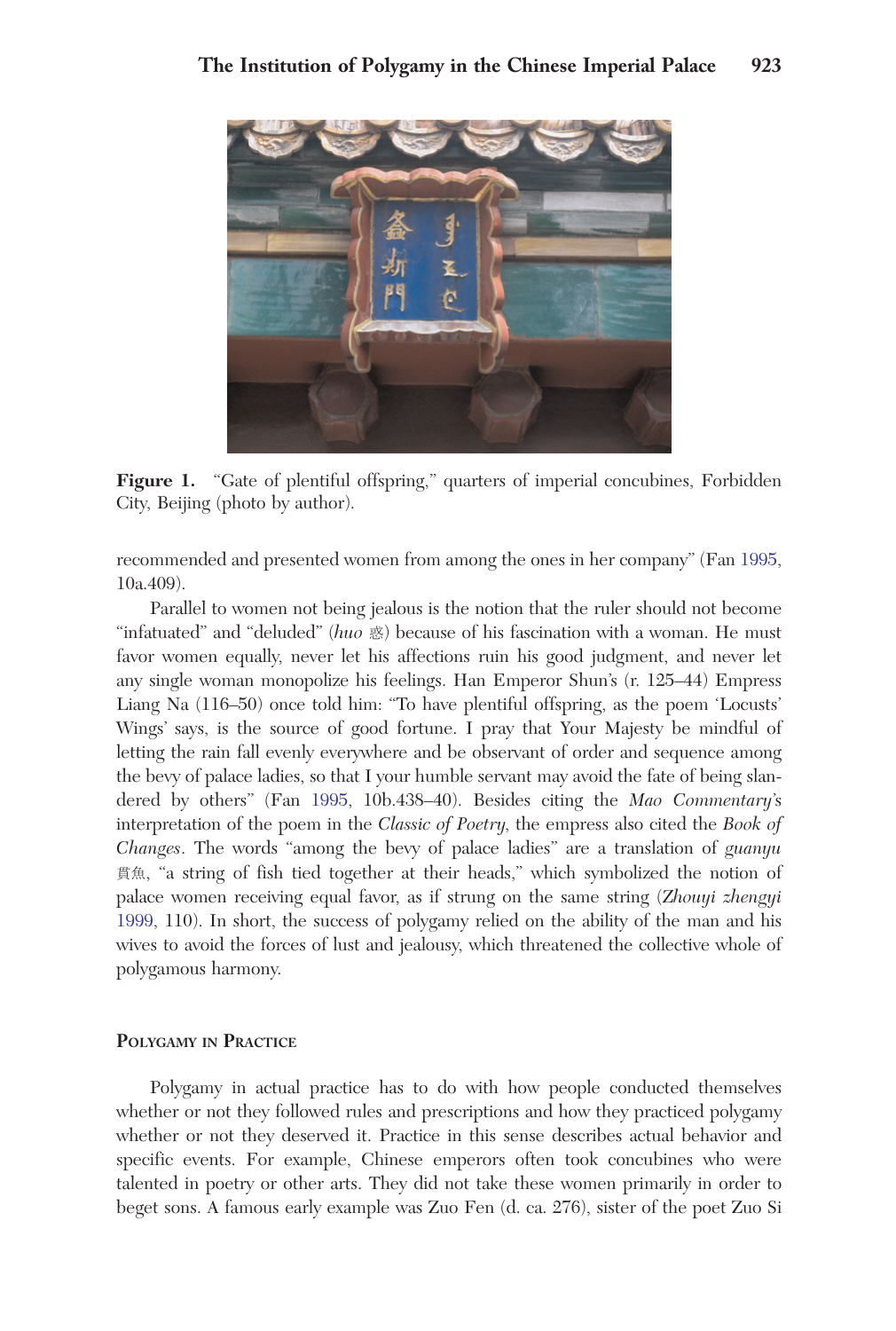(ca. 255–ca. 306), known for her talents as a scholar and writer. Consort to Emperor Wu of the Jin (r. 265–90), she was said to be ugly and was never a favorite, but the emperor nevertheless enjoyed listening to her discourses on literature (Fang [1974,](#page-17-0) 31.957–58). An emperor took such a woman to enhance his image as a cultured and sagely ruler, in effect tempering his appearance as a sex-hungry man. As for the women of the imperial polygamous system, some obeyed and furthered its rules, while some departed from the rules and undermined polygamy, even trying to prevent or ruin it. Harming and murdering rival women was one of their most common methods. There were also less aggressive methods that kept them from becoming merely passive victims. It is safe to say that women were more constrained by the polygamous system than the emperor, but that they constrained him as well.

Considering polygamy in its actual practice poses questions such as: Did empresses actually create harmony among the concubines? Did empresses choose among the women to introduce candidates to the emperor? The answer to both questions is yes, though it is obvious that women did not act as transparently as institutional norms might have projected. Studying how polygamy actually worked involves looking at historical accounts of what people did and also patterns and motifs that repeatedly emerge in those accounts. Three main fields organize the discussion: First, how does a man justify and maintain his role as polygamist? This has to do with the question of who becomes a polygamist, how he remains so, and what image of himself he creates. Second, how does he break the rules and in some cases lose his position as polygamist? This has to do with polygamous transgressions, mainly in two forms: favoritism and profligacy. The third has to do with women's cooperation or lack of it within polygamy, their subversion of polygamy, and the conflicts between them to gain footholds. Polygamy is inherently endangered by women's rivalry, which in fact makes up a great part of the history of the imperial family.

## Justifying and Maintaining Polygamy

First, who gets to be a polygamist, how does he deserve to do so, and how does he maintain his status? These questions indicate that a significant line has to be crossed, and it is a line that relatively few men get to cross. If we ask the institution this question, it answers that all emperors and emperor-like men get to be polygamists. Wealth and power are their main methods; and they do not doubt that they deserve multiple women. They are the exceptions to the average of monogamy and non-marriage that most men experienced. Polygamy defines a pyramid-like structure, with a minority of polygamists at the top and all other men and women surrounding him below. That singular position must be justified and defended, both by the institutional elaborations listed above and actual behavior and appearances.

Becoming and remaining a polygamist involves the question of what use people made of polygamy. In other words, how did they use it to further their goals? What distance did they maintain between the position of benevolent ruler who had multiple wives because that was what a ruler was supposed to do, on the one hand, and the opportunity to have sex with as many women as often as he wanted, on the other? The story of Wang Mang (45 BCE–23 CE), the Han dynasty usurper, is an example of using the institution of polygamy to illustrate one's virtue. Prior to his usurpation, he gave the appearance of opposing polygamy. Since previous Han rulers had overindulged their wives and the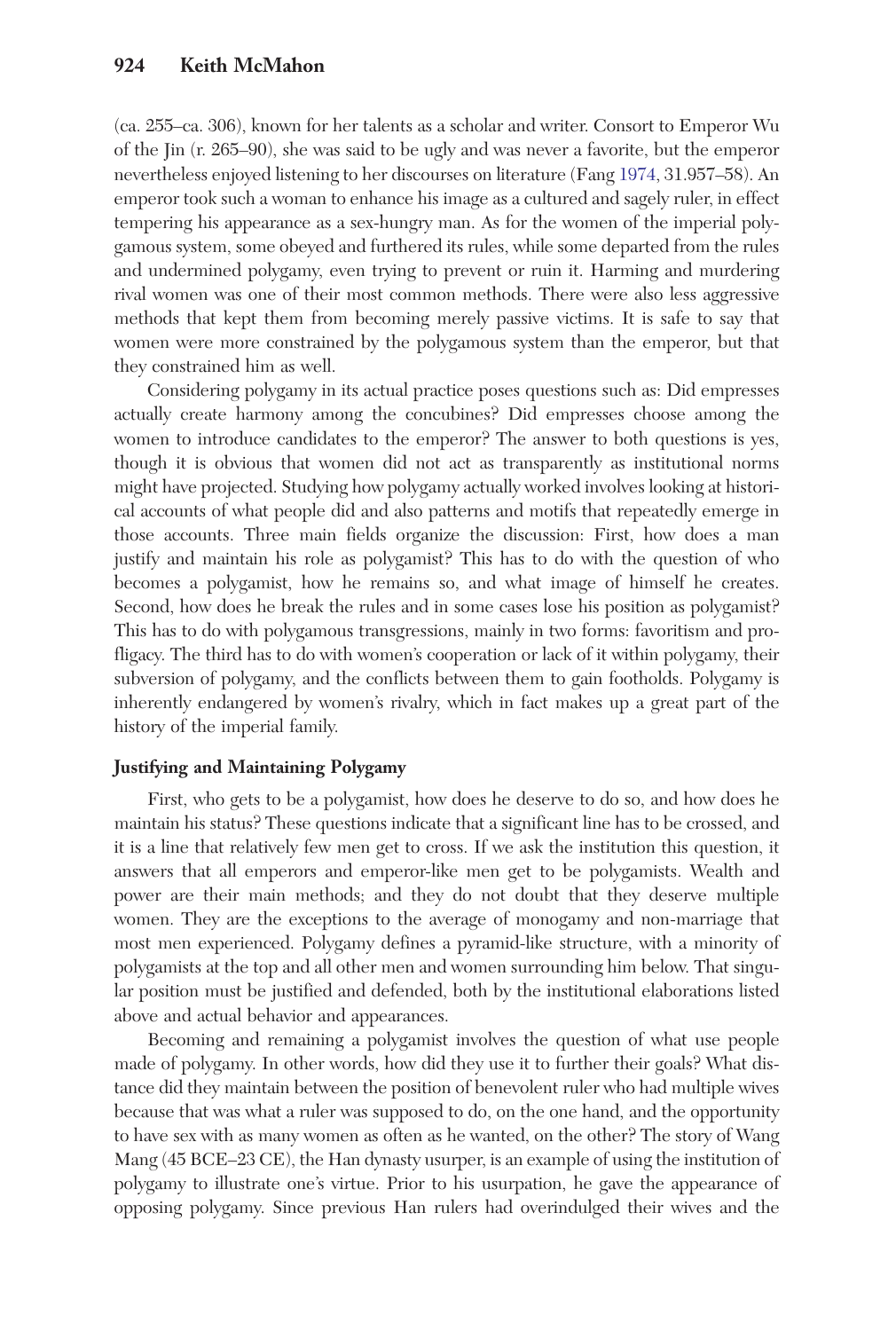wives' families, Wang Mang at first announced that he "had only one consort and no other." He did this by way of enhancing his image as a virtuous man. As it turned out, he had in fact fathered children by women other than his wife, but he called them "attendants" (shizhe 侍者), not concubines (Ban [1962,](#page-17-0) 99.4054, 4166, 4168–69). After he became emperor, his wife and sons all died, which left him with the need to produce new heirs. One of his advisors told him that he should take a new empress and 120 concubines. To do so was to follow the venerable model of the ancient Yellow Emperor and accorded with the Rites of Zhou, which referred to the ideal number of wives and consorts for a king as 121 (Sun [1987](#page-18-0), 552). Wang Mang followed the advice and took an empress and precisely 120 wives. He is a prime example of the man who becomes a polygamist because being an emperor says he must do so. As an advisor even told him: "The Yellow Emperor was able to achieve immortality by having 120 wives."

It was common for emperors to embellish their image as polygamists. They knew that others were watching, especially their officials and the imperial wives, mothers, and grandmothers. In another example of self-embellishment, in 273 Jin Emperor Wu launched an empire-wide selection of women for his harem. Since women entering the palace tended never to see their families again, families were known to react to such searches by hurriedly marrying off their daughters to avoid selection. To stem this tendency, the emperor prohibited marriage throughout the empire while the recruitment took place, then followed with two exemplary acts of polygamous propriety. First, he proclaimed that he would never enthrone a concubine as empress and, second, that he would submit all choices to his empress, who reportedly weeded out the exceptionally beautiful ones (Fang [1974,](#page-17-0) 3.63, 31.952–53). Like Wang Mang, Emperor Wu engineered an image of himself that corrected the transgressions of past rulers by pointedly adhering to models of proper polygamy. Although he was depriving people of their daughters, he ensured that it did not look as though he was indulging his personal fancy.

Yet another remarkable aspect of Emperor Wu was the number of women in his harem, reportedly ten thousand. That was unusually high, though there had already been thousands during the Han; the high number was in part because he acquired the harem of a defeated ruler. A famous story illustrated the emperor's frustration about deciding which women he would sleep with:

He used to ride along in a goat-drawn carriage, letting the goats stop wherever they liked. Where they stopped, there he slept. The palace ladies took to sticking bamboo leaves around their doors and sprinkling the ground with tasty sauces, hoping to attract the emperor's goats. (Fang [1974,](#page-17-0) 31.962)

In contrast to men who indulged in orgiastic profligacy, Emperor Wu was a case of relatively harmless extravagance. He cultivated an image of benign gentility, obscuring what appeared as outrageous lust. Sex with his ten thousand consorts was a leisure activity; he let his goats choose his partners for him—though how much of the story is farcical exaggeration is impossible to tell. Nevertheless, the motif of having his wife or goats choose the women conforms with the notion of polygamy as institution that constrains the emperor from the outside, monitoring him lest he be misled by lustful fancy and holding him to the principle of polygamous neutrality.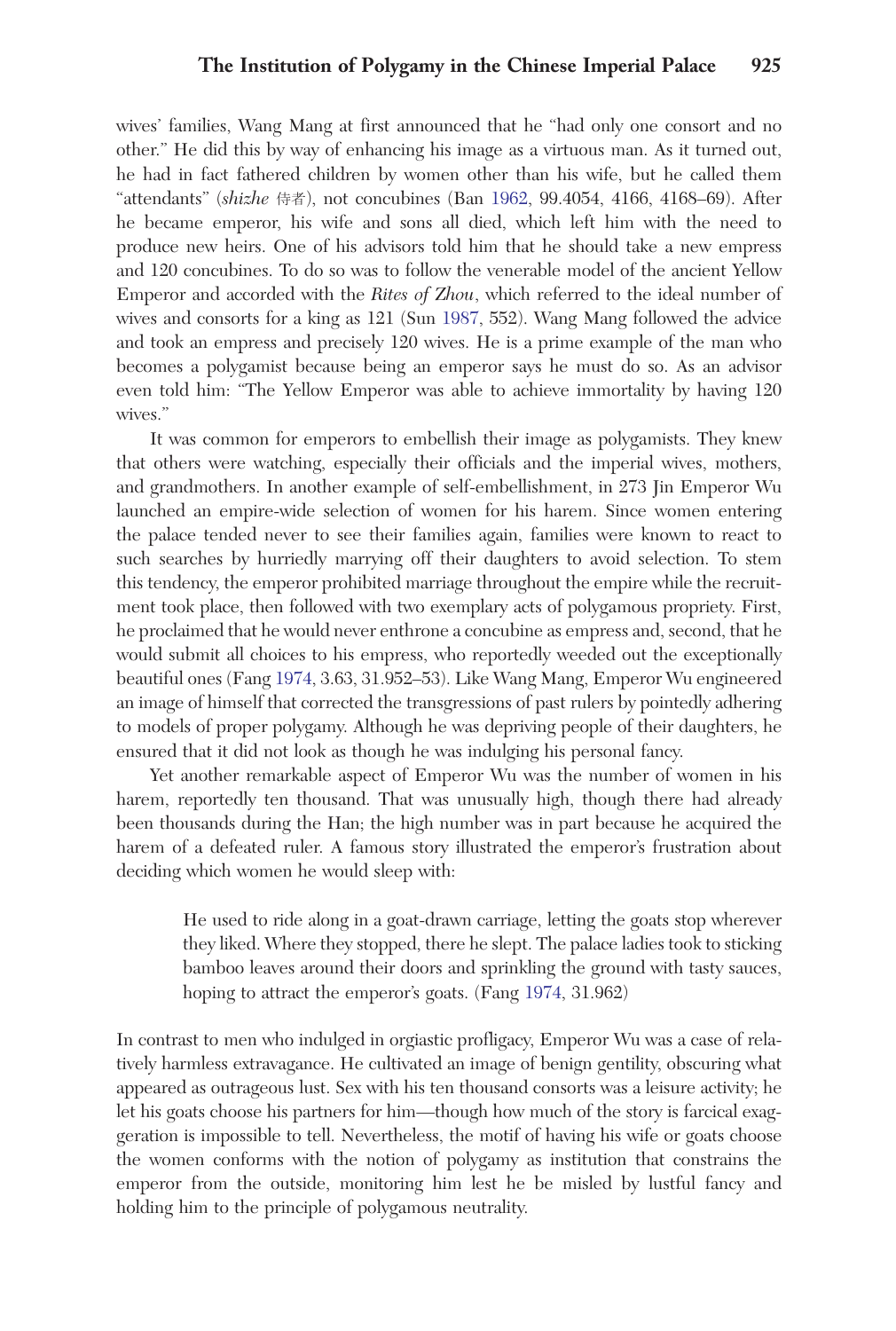Building a harem through recruitment was standard throughout Chinese history, as just noted. It was an institutionalized process by which the emperor was presented with preselected women of rigorously high quality. Many emperors, however, jumped the line and chose women by means other than regular recruitment or monitored selection. They fancied palace maids regardless of the expectation that they choose from the officially designated consorts. To be sure, even maids were subject to a process of selection, so that a similar kind of filtering occurred with them as with the consorts. Having sex with a maid was a minor case of transgression that sometimes resulted in the woman's promotion to consort, especially if she bore a son who became heir apparent and/or she became a favorite. More irregular types of liaisons included taking the consort of one's father, one's son, or other men. Taking one's father's consort was especially heinous, even if the father was dead. Since ancient times such cases were referred to as "incest" (zheng 蒸). Such an emperor was acting as if he were above the law. Historians liked to think that he would lose his mandate to rule and wrote their histories to reflect such a moral causality.

## Polygamous Transgressions: Favoritism

The second field of discussion for polygamy as actual practice has to do with transgressive behavior, of which there were two main categories: favoritism with one woman and orgiastic indulgence with many. Historians used common vocabulary to describe favoritism, such as chong 寵, to favor indulgently or dote upon, or huo 惑, to be deluded or bewitched by someone. Emperors and heirs apparent were persistently reminded of the dangers of favoritism. Vivid examples filled the history books. The last ruler of the Chen dynasty, Chen Shubao (553–604), had a favorite named Zhang Lihua. In describing a woman like her, biographers noted her beauty and talent, but especially her abuse of beauty and talent to mislead the ruler. She had an aura that verged on the supernatural. When made up and seen from afar, it was said, she looked like "an immortal floating in the air." She had splendid poise and fine features. "Just a look or a glance brimmed with radiance that shone all around." She liked to present the emperor with palace women, so that everyone in the harem vied in singing her praises. Since Chen was "lax in attending to court duties," Zhang involved herself in state politics. He would even "sit her on his lap as they worked out government matters." In the end, Chen lost the dynasty to the Sui, whose attack sent him running to the women's quarters where he hid in a well with Zhang and another favorite (Li Yanshou [1975](#page-17-0), 12.347–48). Another last emperor was Gao Wei (557–77) of the Northern Qi, who delayed an important battle so that he could summon his favorite consort to watch it with him. The delay caused the siege to fail, soon after which he and his favorite were captured and his dynasty ended (Li Yanshou [1974](#page-17-0), 14.525–26). The most famous example of favoritism leading to catastrophe was the affair between Tang Emperor Xuanzong (685–762) and Honored Consort Yang (719–56), who was originally the wife of one of his sons. Their affair lasted many years until a rebellion occurred which, it was said, could have been prevented had the emperor not been so preoccupied. After Xuanzong fled the capital, his soldiers demanded that Yang be executed. The emperor never recovered and abdicated to his son, under whom the dynasty restored peace.

Favoritism incapacitated a ruler and, even if the result was not as disastrous as the above examples, led him astray from not only his duties as ruler but also his role as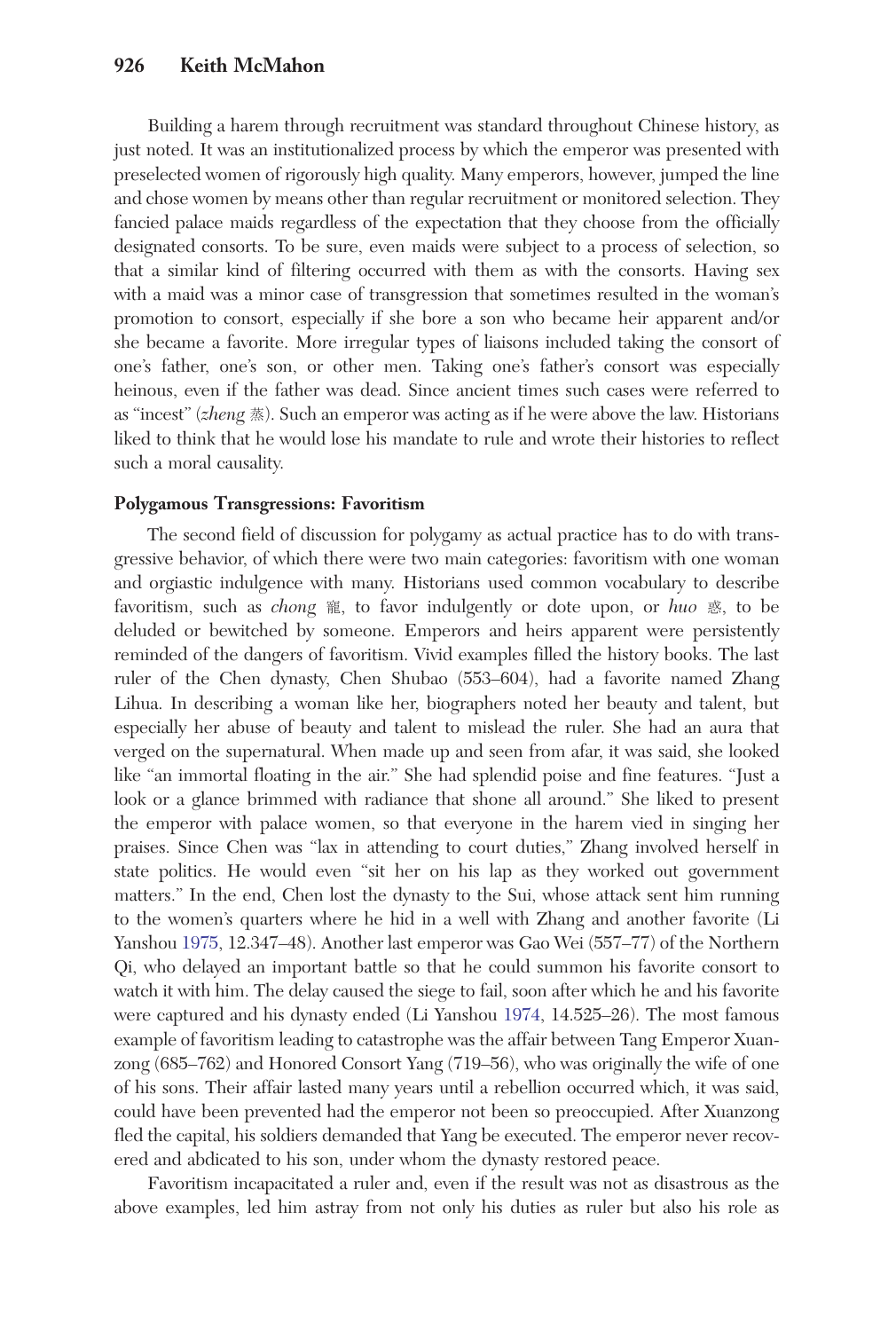polygamist. Two emperors in a row at the beginning of the Qing were unable to recover from the deaths of consorts, though in each case royal succession still worked smoothly. Hong Taiji's (1592–1643) grief at the death of Hailanzhu (1609–41) and her son alarmed his family and officials. He no longer participated in military life as before and was supposedly unrelieved even after a great victory over the Ming, dying in 1643 at age fifty-two (Shenyang gugong bowuyuan [1987](#page-18-0), 70–80; Wang [1993,](#page-18-0) 185–96; Zhang Ertian, n.d., 1.43a, 44a). The next ruler, Fulin (1638–61), the Shunzhi emperor, was born of Bumbutai (1613–88), Hailanzhu's younger sister, two days after the death of Hailanzhu's son. In what looked like an attempt to raise Consort Dong'e to empress, the emperor tried to depose his current empress, but both his mother and Dong'e stopped him. At Dong'e's death he gave her a sumptuous funeral, even ordering eunuchs and maids to accompany her in the grave. Deeply depressed, he died of smallpox a few months later (Hummel [1943](#page-17-0)–44, 255–59; Wang [1993](#page-18-0), 218–37; Zhao [1976,](#page-19-0) 214.8904).

The notion that emperors could get away with favoritism without catastrophic consequences would have appealed to a Ming emperor such as Zhu Houzhao (1491–1521), commonly known as Wuzong. One of his favorites provoked disapproval among court officials. In 1516 he favored Lady Ma, who was not only married but also pregnant at the time. Her brother, a top military official, was likewise a favorite. In protest, court officials cited centuries of historical examples, blaming him for not only taking an unchaste woman but also indulging in the dangerous combination of "female favorites on the inside and male favorites on the outside" (nürong waichong 女戎外寵). They used ancient terms like "flood of disaster" (huoshui 禍水) and "kingdom toppler" (youwu 尤物), both typically applied to female favorites who brought about dynastic catastrophe (Mao [1996](#page-17-0), 4.10a– 11b; Xia [1962](#page-18-0), 46.1729–30; Zhang Tingyu [1974](#page-19-0), 307.7888). Both Zhu Houzhao and a later Ming emperor who had a favorite acted with relative impunity (Shenzong, 1563– 1620). As with the two Qing emperors, the dynasty was stable enough at the time not to be affected by such negligence, though the Ming did not have long to last.

## Polygamous Transgression: Profligacy

The point that the above stories illustrate is that favoring a single woman in effect turns the emperor into a monogamist within his larger polygamy. He has violated a pact, which is that he must be loyal to the entire group of women. He is supposed to be a polygamist for life; even being a polygamist involves lifelong loyalty. The other of the two types of polygamous transgression is at the opposite pole of favoritism, that of indiscriminate sex, which is commonly taken as the obvious choice of the polygamous ruler. With a few exceptions, sexual profligacy mainly occurred in short-lived dynasties and, considering the length of Chinese dynastic history, was relatively rare. The accounts of such affairs are difficult to evaluate because histories tend to suppress obscene detail in order to preserve the dignity of the imperial regime, not to mention the genre of dynastic history. Unofficial chronicles and fiction, on the other hand, wrote lavishly of profligacy and may have contributed to the notion that emperors were particularly prone to excess. If the sources can be believed, then the worst cases occurred in the Liu Song dynasty (420–79), the Sui (581–618), the Min (909–45) and Nan Han (Southern Han, 917–71) states of the period of the Ten Kingdoms (907–79), the Jurchen Jin (1115–1234), and the Ming (1368–1644), with isolated examples in other dynasties.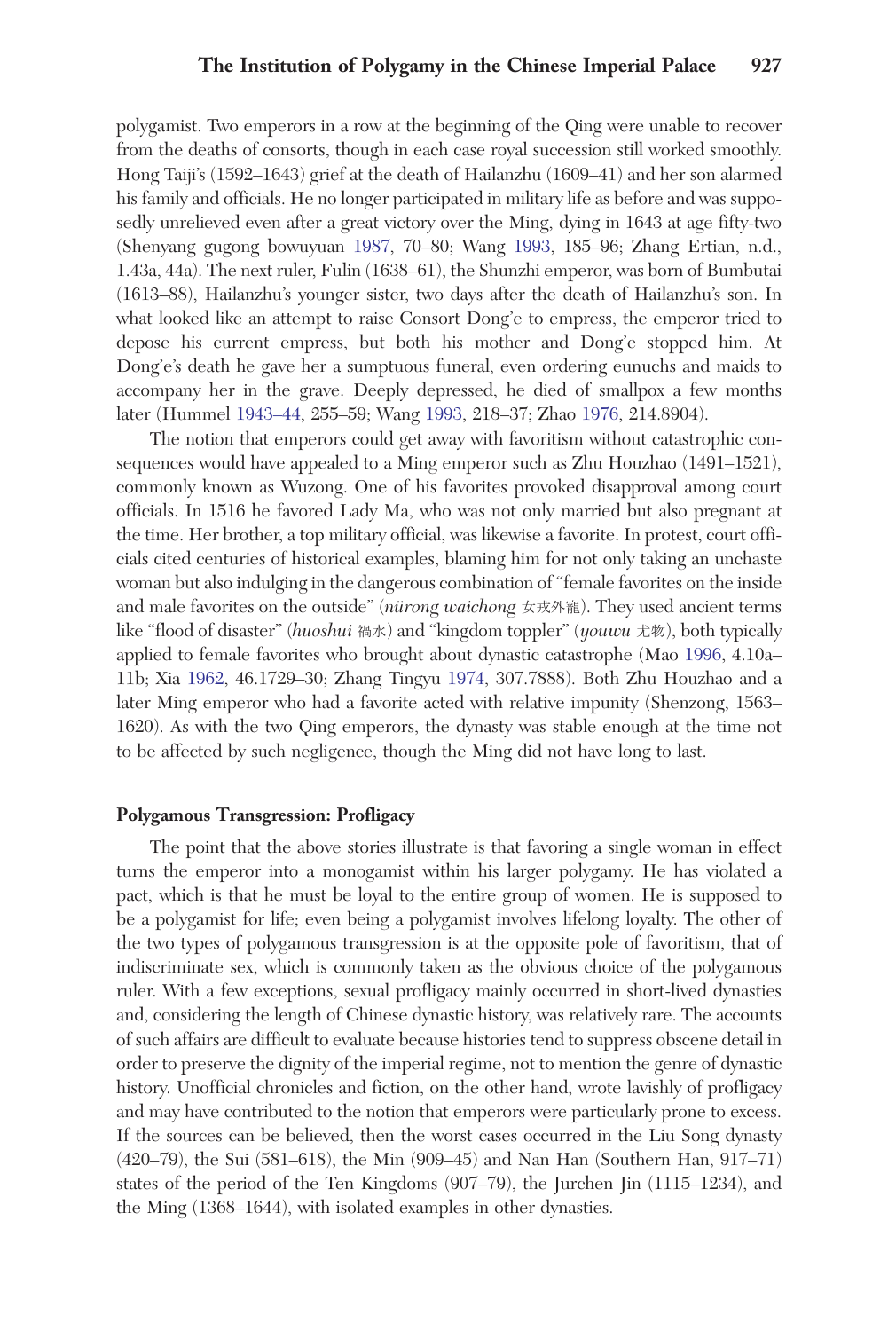Indiscriminate sex, sometimes including group or public nudity, is the key defining feature of these accounts. Liu Ziye (449–66) of the Liu Song dynasty ruled for only two years. At the end of his reign he summoned the aunt of a deceased uncle and ordered his attendants to force themselves on her in front of him. When she refused, he executed her sons and had her whipped. His end came one day after he ordered palace women to take off their clothes and chase each other around. When one of them refused, he had her beheaded. Not long after, a group of attendants assassinated him, after which he was posthumously deposed (Shen Yue [1974,](#page-18-0) 7.146–48, 72.1858). Centuries later, Liu Chang (942–80) of the Nan Han had a "slave from Persia" with whom he "cavorted lasciviously in the Rear Palace." A seventeenth-century source expanded upon that description, perhaps without real basis, saying that he recruited young hooligans, matched them with palace maids, and "had everyone strip naked and join in pairs." The Persian consort was carried around so that "she could enjoy herself watching them." Liu Chang lost his kingdom to the Song in 971 (Ouyang [1974,](#page-18-0) 65.817; Wu [1669] [1983](#page-18-0), 61.879). The two most famous profligate rulers in Chinese history were Yang Guang of the Sui, also known as Yangdi, the "Profligate Emperor," and Hailing of the Jurchen Jin. Yang Guang's profligacy began when he "committed incest" with two of his justdeceased father's consorts (Li Yanshou [1974](#page-17-0), 14.534). He was infamous for the luxury of his harem, which inspired writers of fiction in the Song and Ming who invented a palace called the Labyrinth ( $Milou$  迷樓), not found in the dynasty histories. There he supposedly dallied for days on end with the three thousand virgins drafted into his harem. Emperor Hailing liked to have sex with others in attendance, at times ordering music to be played; he summoned other men's wives to have sex with them. "Sometimes he had consorts sit in attendance while he took whomever he wanted as everyone else watched." His end came in 1161 as he was about to invade the Song, when he was assassinated by his own generals (Li Youtang [1980](#page-17-0), 27.473–74; Tuotuo [1975](#page-18-0), 63.1514).

Ming emperors were notorious for indiscriminate excess. Zhu Houzhao (Wuzong), who never had children, liked to kidnap other men's wives. It was said that he liked handsome young eunuchs and had a military retainer who "slept and arose with the emperor" (Shen Defu [1980,](#page-18-0) 1.820 [buyi]; Zhang Tingyu [1974,](#page-19-0) 307.7886, 7890–91). One account wrote, "At night whenever he saw a rich person's house, he would gallop up to it and steal its women" (Xia [1962](#page-18-0), 47.1753, 1776). Descriptions of sexual details are absent in Wuzong's case, even in fictional accounts, but in general historians were less reserved than usual in recording his profligacy because they so disapproved of him. Another case was Zhu Houcong (1507–66), known as Emperor Shizong, who failed to beget children in the first ten years of his reign and sought experts for sexual advice. He finally had his first son in 1533 and two more within six months. The aphrodisiacs he took contained lead and arsenic, however, which caused excitation and sexual arousal, but also long-term damage to his health. As with rulers in earlier dynasties, especially the Tang, he experienced sudden fits of rage and madness, plus stomach and skin disorders. One of his Daoist advisors recommended intercourse with virgins after their first menstruation, which, according to ancient wisdom, allowed a man to absorb their vital essence and attain immortality. The emperor recruited hundreds of girls between the ages of eight and fourteen. It was said that in his later years he would take any woman or girl in the palace in whom he felt the slightest interest, to the point that records were not evenly kept and some consorts never received titles (Shen Defu [1980,](#page-18-0) 3.77–78, 1.803–4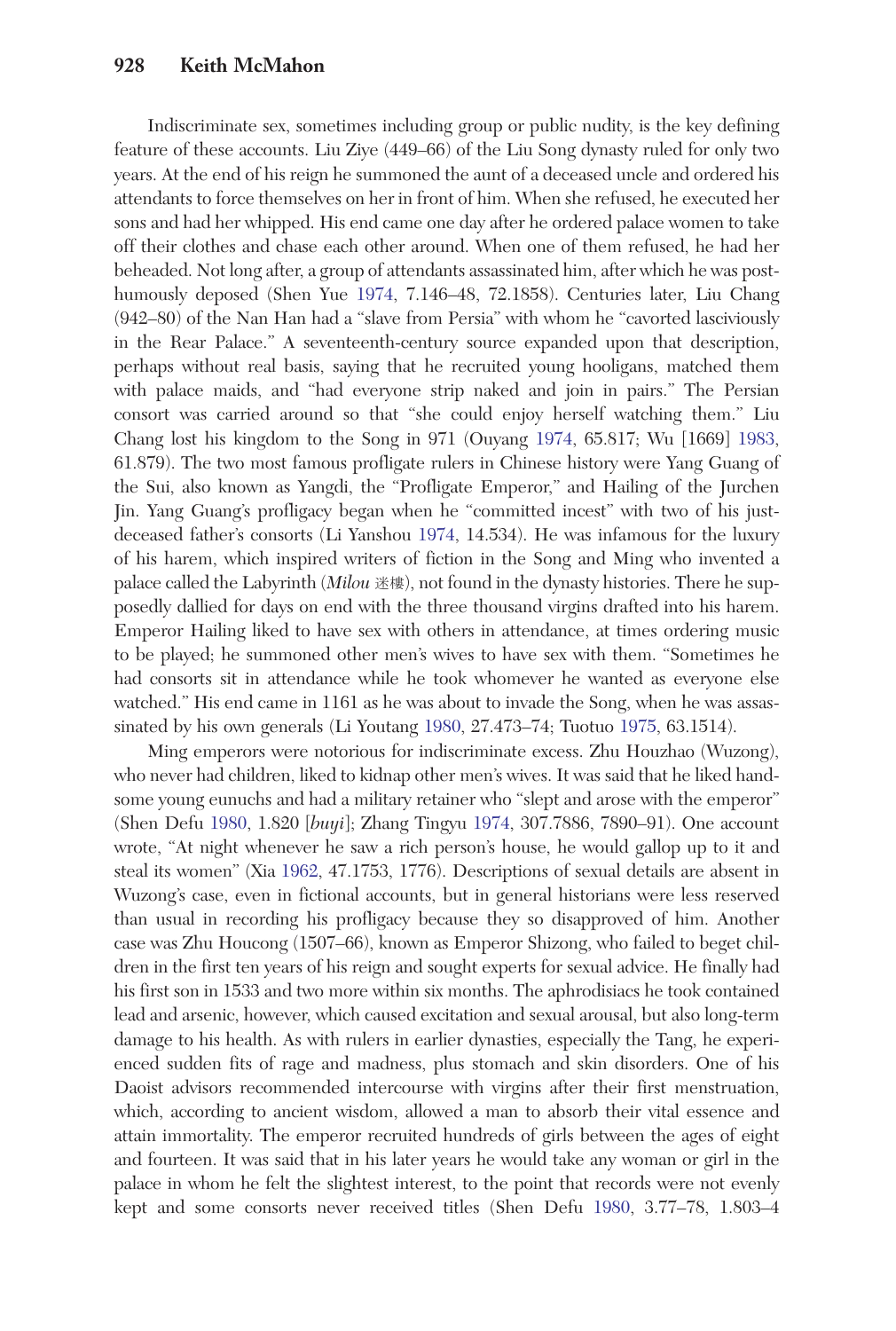[buyi]; Xia [1962](#page-18-0), 62.2438). His successor, Zhu Zaihou (1537–72), known as Muzong, reportedly also took aphrodisiacs, which once gave him a case of priapism, "to the point that he could not preside at court" (Shen Defu [1980,](#page-18-0) 21.547). News of his sexual indulgence appeared soon after he assumed the throne. At first he tolerated remonstrating officials, but by the second year he had one of them severely punished. Officials continued to voice their concerns, culminating in a memorial two months before his death exhorting him "to refrain from indulging in pleasures night and day and from pursuing desires without end" (Xia [1962](#page-18-0), 64.2502, 65.2553).

By way of counter-example, let us briefly consider a ruler who appears to have kept a level head, Xuan Ye (1654–1722), commonly known as the Kangxi emperor. He was a prolific polygamist who had fifty-six children of thirty consorts and at least twenty-four more consorts who did not have children. As far as we can tell, he escaped ugly conflicts between them. Unlike his father and grandfather, he never became attached to any one woman, transferring himself between a few greater and lesser favorites, who changed over time from his first sex as a boy of about twelve to the end of his life at sixty-eight. The most prominent woman in his life was his grandmother, Empress Dowager Xiaozhuang (Bumbutai), who cared for him during childhood after his mother died and helped free him from contending regents by age fifteen. Genealogical records are the main sources for gauging how he conducted himself sexually. Two Manchu women had the most children of all, six each, and slightly overlapped in time. Between 1667 and 1681, he had six children with one (Rongfei) and, between 1678 and 1688, six more with the other (Defei), the mother of his successor. An idea of his sexual activity —and a model for the hypothetical good polygamist—emerges from the birth records. Between 1667 and 1690, he had at least one child per year, except in 1676 and 1684 when he had none. In eight of those years he had two or more children, in 1674 and 1685 four each, and in 1683 five, continuing to have children until he was fifty-six. Besides the two wives with six children, five more had three children each, the rest one or two (Tang [1923] [1967](#page-18-0), 10b–16b).

## Women's Cooperation and Conflict

The third main field that organizes the discussion of polygamy in practice has to do with women's cooperation and conflict, including their support and subversion of the polygamous marriage. Wives vied with each other in jealous rivalry. They also formed alliances, while some withdrew as much as possible from involvement in the sexual politics of the palace. One of the earliest and most famous stories was that of Liu Bang's (247–195 BCE) wife, Empress Lü (d. 180 BCE), who plotted against Liu's favorite concubine, Lady Qi (d. 194 BCE), and her son Ruyi, whom Liu Bang wanted to designate as crown prince in place of Empress Lü's son. As the story has it, the empress had Lady Qi tortured and left to die in a privy (Sima [1989,](#page-18-0) 9.397). Wu Zetian (625–705), the empress of Tang Emperor Gaozong (628–83), and Empress Li (d. 1200), the wife of Song Emperor Guangzong (1147–1200), committed similar acts of atrocity. Wu Zetian had two rivals imprisoned, tortured, and throne into wine vats. In Empress Li's case, one day the emperor became captivated by the hands of the palace woman serving him his wash water. A few days later, the empress sent him a container of food that he opened to find the woman's severed hands (Tuotuo [1985](#page-18-0), 243.8654). Both Gaozong and Guangzong became ill and left state matters to their empresses. Histories report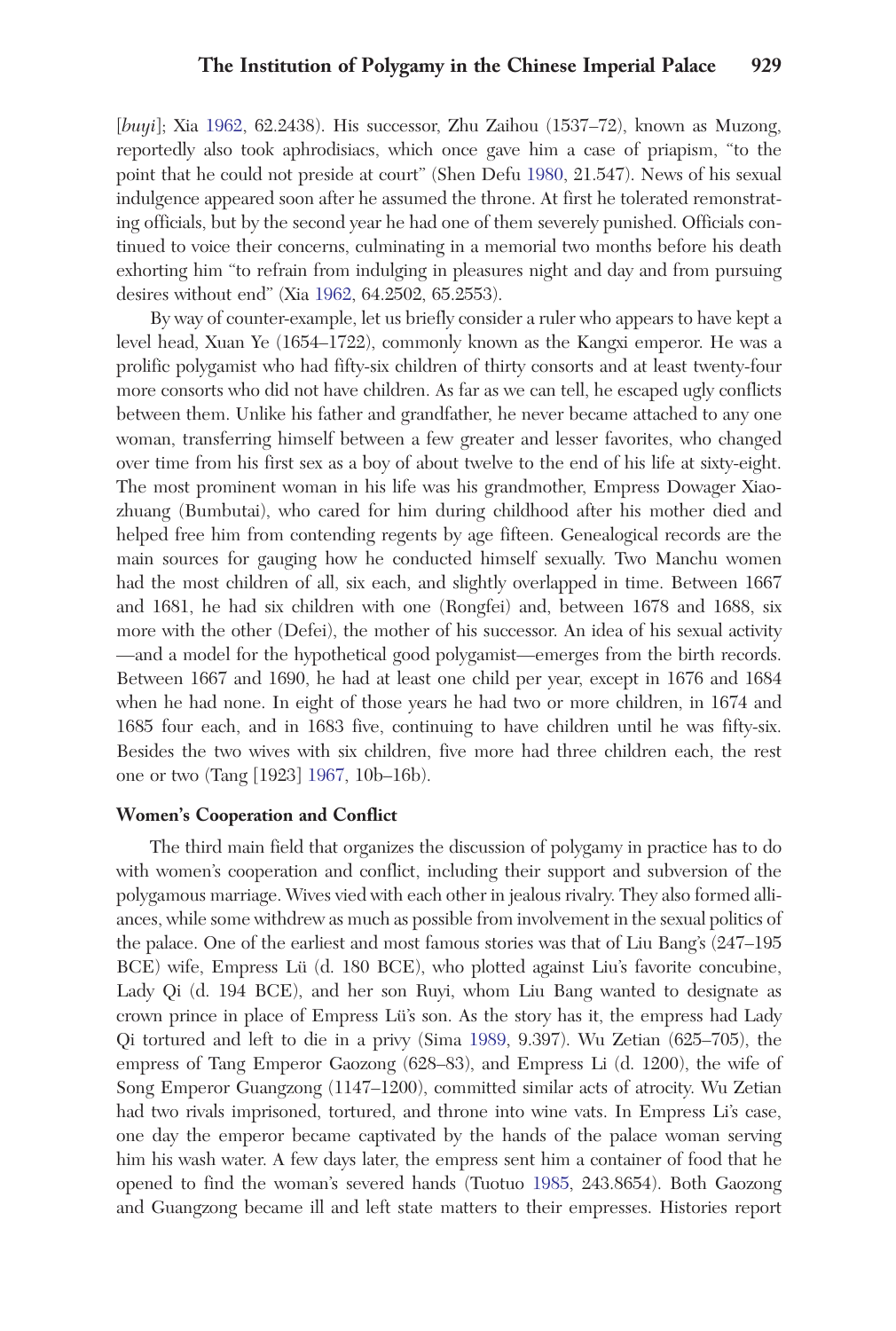that Zhao Feiyan (ca. 32–1 BCE) of Han Emperor Cheng (51–7 BCE) and Honored Consort Wan (1430–87) of Ming Emperor Zhu Jianshen (Xianzong) forced pregnant consorts to abort their fetuses or had babies killed after birth. Other methods of assault throughout history included the casting of evil spells and poisoning.

As with profligate emperors, the official histories are often spare in detail about the jealous wife, using the mere word "jealous" or "viciously jealous," then adding that she prevented the emperor from visiting his other consorts, struck terror in them, or plotted against them. Women generally attacked other women, but it is safe to assume that emperors who abused or slighted their wives and consorts must have incurred their hatred, such as Gao Yang (529–59), the first emperor of the Northern Qi, who during his reign became mentally unbalanced, committed acts of atrocity, and beat and whipped his consorts, even killing some of them (Li Yanshou [1974](#page-17-0), 14.521). An Eastern Jin ruler was murdered by a concubine he had insulted (Fang [1974](#page-17-0), 9.242).<sup>2</sup> A famous case occurred in the reign of the Ming emperor Shizong, the one who took aphrodisiacs and recruited virgins. In 1543 a group of palace women tried to strangle him. He was saved just in time. Their hatred may have had to do with the aphrodisiacs he took, which affected his temper. As some sources said, the emperor was extremely "irascible"  $(bian \tanh)$  with his palace women, making them fear and hate him (He [1991,](#page-17-0) 30.27ab; Mao [1996,](#page-17-0) 5.8ab; Shen Defu [1980](#page-18-0), 18.469–71).

At the opposite pole were women noted for outstanding virtue. Even though most sources were written by men, who tended to idealize such women, there is no reason to completely doubt them. Chen Shubao's empress was Shen Wuhua, described as intelligent, well-educated, and virtuous. Although Chen favored Consort Zhang, the empress reacted with a complete lack of resentment, it was said, preferring a simple life of reading, Buddhist scriptures in particular. During the dynasty's last moments, while the emperor and his two favorites hid in a well, Empress Shen and the young heir apparent waited respectfully for the Sui representatives to arrive. Shen became a Buddhist nun and lived into the Tang dynasty (Li Yanshou [1975](#page-17-0), 12.347–48).

Shen was an example of the virtuous last empress, of whom there were many in Chinese history, some of whom sacrificed themselves in the dynasty's last moments, such as Wang Mang's daughter (d. 23) at the end of the Former Han, who threw herself into the fire of the burning palace, or widowed Empress Zhang (d. 1644), wife of Ming Emperor Xizong, who hung herself. There was also the good first empress, symbolic of a new dynasty starting off well. The first emperor of the Song, Zhao Kuangyin (927–76), had a succession of three main wives, all of whom the official histories describe in glowing terms (Tuotuo [1985](#page-18-0), 242.8607–8). The wife of the first Ming emperor, Zhu Yuanzhang (1328–98), was Empress Ma (1332–82), who was widely praised for her frugality, self-sacrifice, and lack of jealousy. At times she managed to control the emperor's notoriously bad temper and influence an occasional decision, but she was mainly a helper, not an advisor. She was noted for the humbleness of her attire, "coarse silk that had been through many washings. Even when her clothes were worn out, she could not stand to replace them with new ones" (Zhang Tingyu [1974,](#page-19-0) 113.3505–7). The words for much-laundered clothing (huanzhuo zhi yi 浣濯之衣) are the same used to

<sup>&</sup>lt;sup>2</sup>Hans Bielenstein [\(1996,](#page-17-0) 95) is skeptical about sensational accounts like this, however.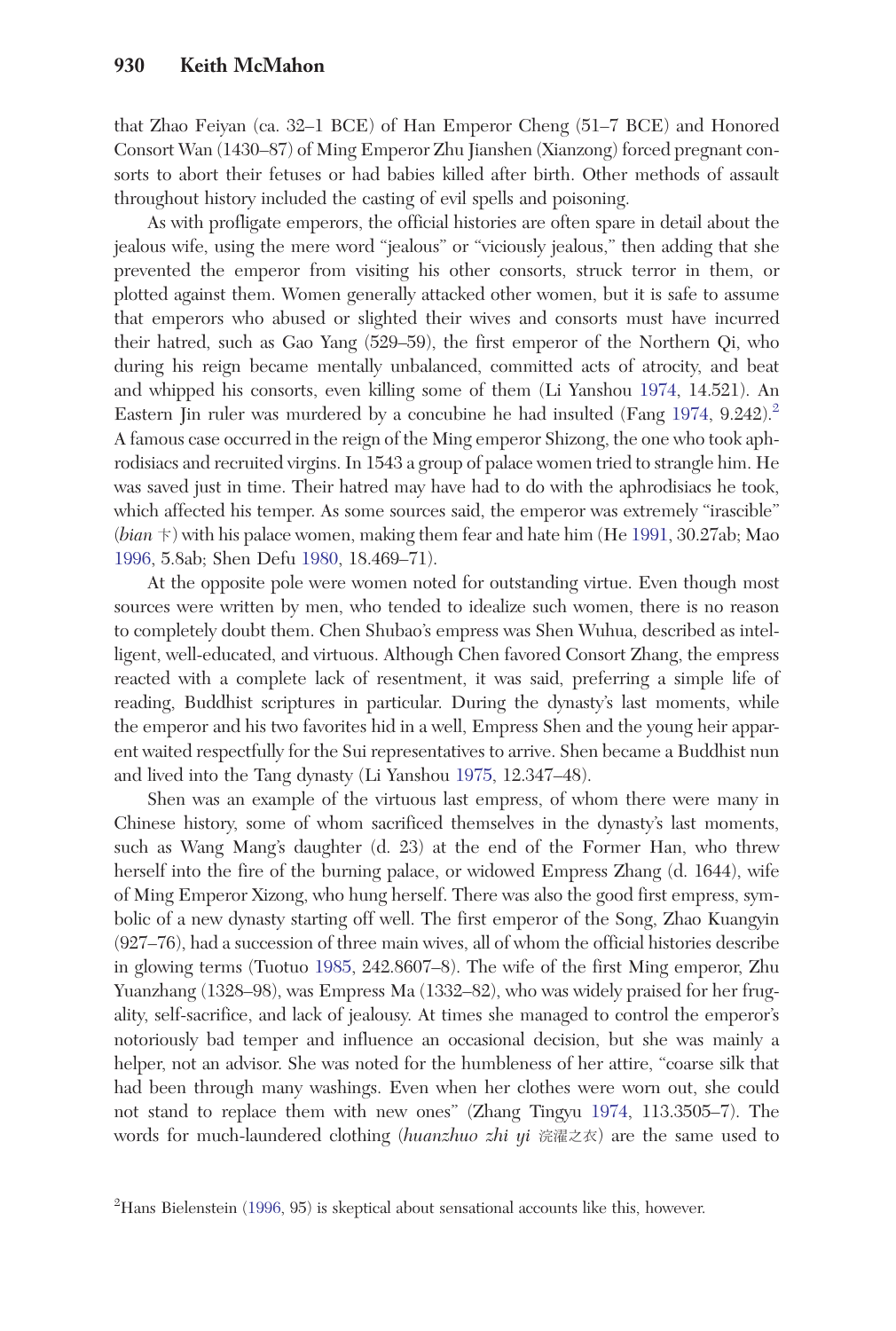describe the similarly frugal mother of the first emperor of the Jin (third century), likewise regarded as an exemplar of imperial womanhood (Fang [1974](#page-17-0), 31.950).

If creating harmony among wives was a key element of queenly virtue, it was far from being simple and transparent. Women maneuvered themselves and others. They pleased the emperor, consolidated their own position, and won praise from other wives. Initiating the choice of a concubine ensured control of the choice. In a classic gesture of wifely sharing, the highly ranked Lady Ban presented Han Emperor Cheng with one of her servants, whom he raised to the same high rank. Unfortunately, the emperor became involved with Zhao Feiyan and her sister, who slandered both the empress and Lady Ban. Another famous case likewise backfired. Tang Emperor Gaozong preferred a certain consort who, because she had a son, aroused the jealousy of his wife, Empress Wang (d. ca. 655). In an attempt to divert the emperor's attention from the consort, the empress recommended that he take one of his deceased father's concubines, Wu Zetian. But in Zhao-Feiyan fashion, Wu took advantage of the situation to slander both the empress and the consort and, as told above, had them tortured to death (Liu [1975](#page-17-0), 51.2170; Ouyang and Song [1975](#page-18-0), 76.3473–75). Harmony was possible, however, especially when wives had joint interests, as in the case of Song Empress Wu (d. 1197) and Consort Liu Wanrong (d. 1187). Reflecting the high culture of Gaozong's (1107–87) court, the empress was well-educated, a good calligrapher, and a connoisseur and collector of art, and she was noted for her lack of jealousy. Consort Liu, likewise a connoisseur, trained young palace women in artistic and scholarly skills for the sake of entertaining the imperial couple. In return for the gift of two highly trained girls, the empress had Liu richly rewarded (Lee [2010](#page-17-0), 131–35, 264 n.36; Tuotuo [1985](#page-18-0), 243.8647–49; Zhou [1984,](#page-19-0) 7.116).

If an emperor transgressed, wives sometimes withdrew in order to avoid the turmoil and in some cases were perceived as occupying a moral high ground for doing so, as in the case of Chen Shubao's Empress Shen. At times imperial women successfully remonstrated with an emperor. Lady Ban famously rejected Emperor Cheng's request to ride with him in a carriage, asserting that only notorious rulers rode together with a woman. After she was slandered by Zhao Feiyan, she moved out of the consorts' quarters to live separately in the empress dowager's palace. Sometimes, however, a woman's remonstrance ended disastrously, though she still might be extolled. The Qianlong (1711–99) emperor's second empress, Lady Ula Nara (b. 1720s, d. 1766), reportedly criticized Qianlong's interest in a certain consort. When he reacted furiously, she protested by shaving her head and becoming a nun (Zhao [1976,](#page-19-0) 214.8918; Wang [1993](#page-18-0), 261–69; Qinggong yiwen [1915] [1981](#page-18-0), 1.42). Other women were ordered to commit suicide, "died suddenly," or "died of worry," ominous ways historians had of referring to the deaths of fallen palace women.

Considerations of space limit discussion of an additional factor related to the competition between wives, namely, competition between sons. One of polygamy's greatest potential blessings was the production of sons, in some cases as many as thirty to over forty. But polygamy also suffered when sons competed in vicious power struggles or when large numbers of offspring in later generations—up to tens of thousands created heavy financial burdens. Finally, even though polygamy was supposed to guarantee the production of sons, sometimes it produced none. An emperor might die leaving only very young sons, or he might fail to name a successor. Three types of people typically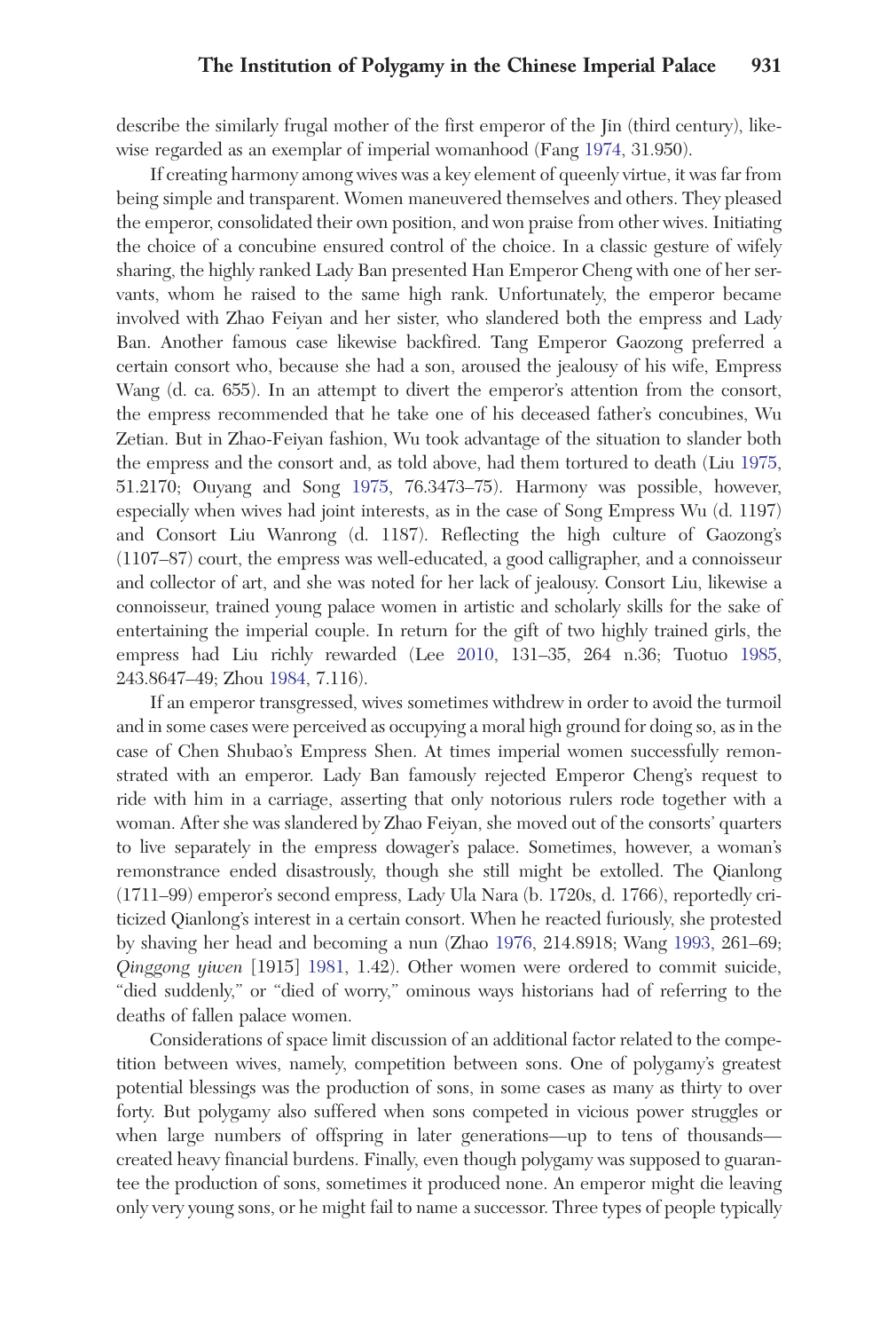filled the gap: officials, empresses or dowagers and the male members of their families, and eunuchs. Sometimes such people deliberately chose a young successor, whose growth to eligibility would take many years and thus guarantee lengthy tenures for the stand-ins. Some young emperors managed to prevail against them, such as Qing Emperor Kangxi, whose grandmother helped remove the regents and then stood out of the way. In contrast, Empress Dowager Cixi (1835–1908) kept power in her own hands until she died, overwhelming two successive young emperors, her son and her nephew.

#### CONCLUSION: IT IS GOOD TO HAVE A JEALOUS WIFE

If the official justification for polygamy was to guarantee sons for the sake of succession, what if one were also to suggest that the institutionalization of polygamy be read as the formal recognition of the important man's desire for multiple sexual partners? As said at the beginning, such a statement was considered too brazen for formal codification. Even so, the recognition of the man's right to multiple partners was tantamount to the institutionalization of an illusion, namely, that the multiple women would serve the one man happily, as if that one man could unite and satisfy them all. In support of the illusion, polygamy invented the ideal wife, the woman who introduced other women to her husband and even loved the concubines as much as the husband did. She suppressed jealousy in herself and the others. In this way the institution subtly appointed the woman as manager of the man's relations with his wives. It was in particular the strong main wife who managed the marital relations of the polygamous family. The man was beholden to the morally superior woman who protected him from himself and the women from each other. Such a wife was idealized throughout dynastic history. One could go so far as to say that the strong main wife embodied a strong form of jealousy. In other words, there was good, constructive jealousy that channeled or reconfigured bad jealousy into good management of the family. Emperor Wen of the Sui was the one who, after his empress killed the consort he impregnated, sighed that as ruler he was not free to do as he desired. After his empress died, he became "infatuated" (huo) with two of his consorts, fell ill, and died. While on his deathbed, he told his attendants: "If the empress were still alive, I would not have come to this," meaning, presumably, that she would have prevented him from becoming infatuated with his two consorts (Li Yanshou [1974](#page-17-0), 14.533–34). A jealous empress, in other words, was a good thing, since she prevented the emperor from going astray in the harem.

As I have noted, polygamy was the rule rather than the exception in royal courts throughout the world. In contrast to the contiguous cultures of Asian nomads and Islamic realms, the unique feature of Chinese polygamy was the designation of one main wife who was distinct from all the other women who were designated as concubines. Nomadic polygamy generally allowed multiple wives, while Islamic polygamy allowed four, though both recognized one wife as superior. Both cases then allowed any number of concubines. Another major difference between Han Chinese and nomadic regimes had to do with the fact that women of the nomadic elite participated in political and military decision making, in some cases leading armies, as happened during the Liao (907–1125) and Yuan (1279–1368). In spite of these differences, the Islamic, Han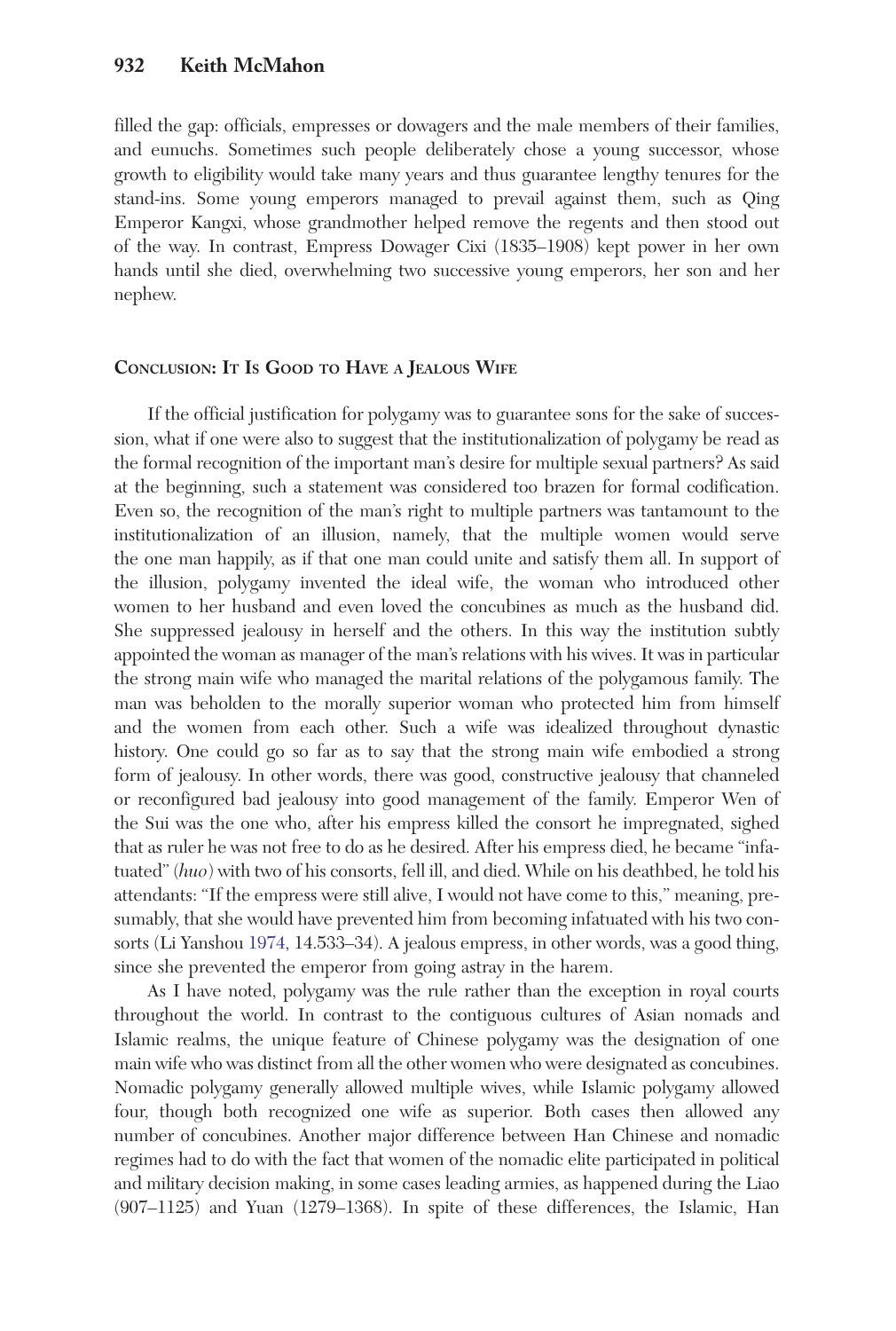Chinese, and nomadic regimes had in common the recurrence of concentrated power in the hands of the empress, especially when powerful ones took control at the emperor's death. The Ming and Qing finally resolved this problem by selecting empresses from non-elite or lower elite families. Such women would supposedly be both less ambitious and less able to rely on the power and influence of their natal families. Similarly, by the sixteenth century, Islamic rulers of the Ottoman Empire suppressed the power of main wives and their families by ceasing to take legal wives and instead exclusively produ-cing successors through slave concubines (Peirce [1993,](#page-18-0) 17, 30–31).<sup>3</sup> Another method already existed in China, though not an institutionalized one, which was simply to refrain from designating an empress, as happened in the Northern Wei and the Tang after the era of Suzong (r. 756–62, after which only three of thirteen emperors named living empresses). A strong main wife had to be just right: she had to be able and willing to manage the polygamous family, but was not to enter into dynastic politics. Suppressing the latter tendency had become a chief goal by the Ming and Qing.<sup>4</sup>

Let me finally speculate about another unarticulated goal of Chinese polygamy, dispersing the power of women. Forcing them to tolerate polygamy made them devote their energy to competing with each other, thus draining them of energy to influence political affairs. But the picture could never be so simple. For dispersing the power of women coincided with the fragmentation of the man. Historians and moralists often construed that fragmentation in terms of the literal depletion of the emperor's sexual energy. There were in fact emperors who took aphrodisiacs and died of chemical poisoning as a result, especially in the Tang and Ming. But fragmentation was more than simply a case of sexual energy. The one man was fragmented by his relations with multiple wives and sons—hence one of polygamy's greatest challenges, controlling mothers and sons. Because a ruler divided his sexual relations among more than one woman, he set in motion a potential for fragmentation that at its worst derailed his regime and even the dynasty itself. Given that emperors took concubines throughout their reigns, they introduced rivalries that lasted for decades and acquired new dimensions as the aging emperor drafted new and younger women. Harmonious polygamy and smooth succession were weighty ideals too heavy for practical use. The best that can be said for the men is that some did a relatively good job of avoiding polygamy's traps. Otherwise, although women were severely constrained, their constructive, destructive, and selfdestructive behavior usually found a way to have its effect.

#### Acknowledgments

I am indebted to the National Endowment for the Humanities, which granted me a year-long fellowship to work on this project in 2009–10, and to the University of Kansas, which generously provided supplementary funds. Thanks also to the anonymous reviewers of the Journal of Asian Studies.

<sup>3</sup>Regarding the connection between powerful women and aristocratic privilege in China, see Holmgren ([1986\)](#page-17-0). <sup>4</sup>

For further discussion of women rulers, see McMahon ([2013a](#page-18-0), [2013](#page-18-0)b).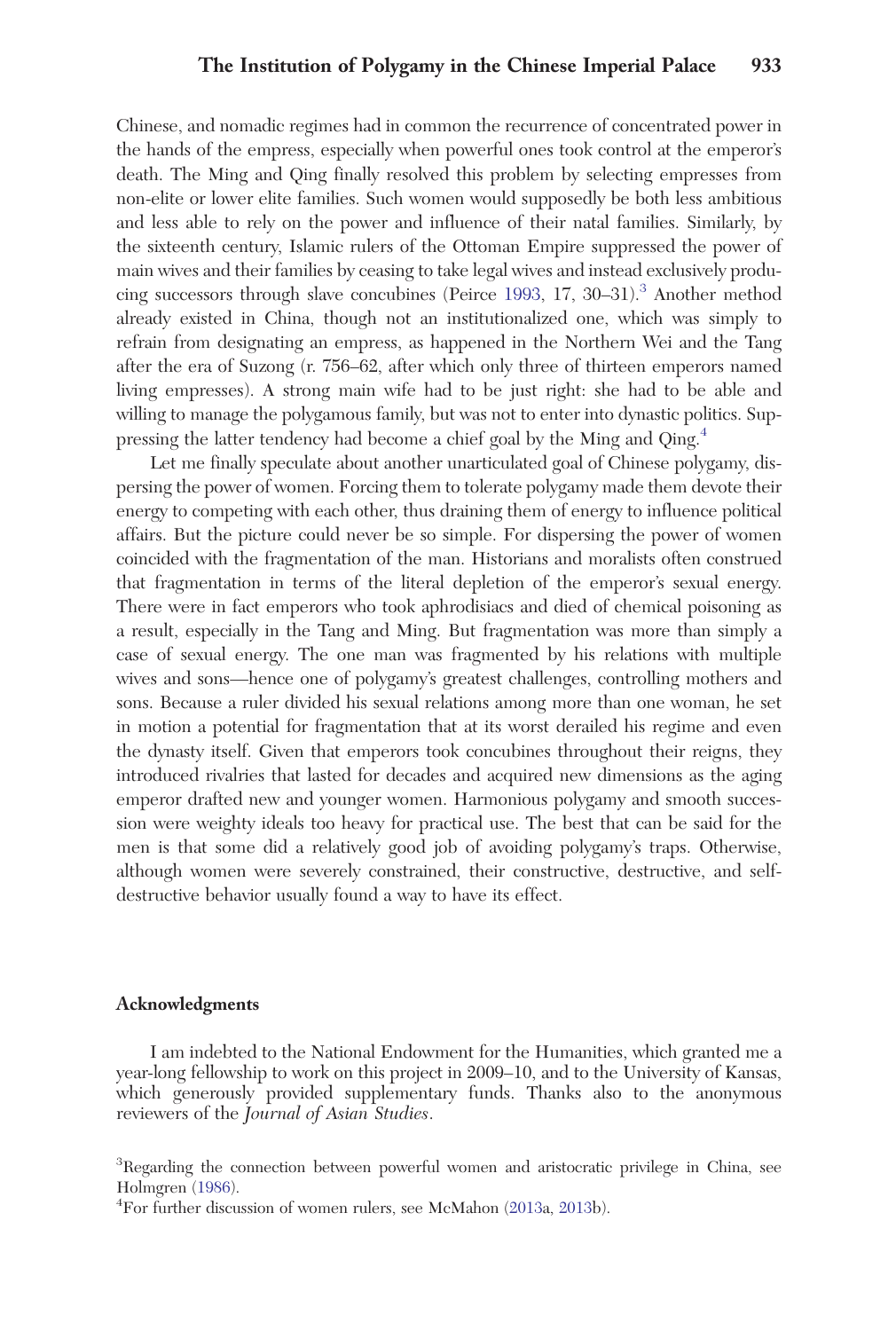## <span id="page-17-0"></span>List of References

- BALABANLILAR, LISA. 2010. "The Begims of the Mystic Feast: Turco-Mongol Tradition in the Mughal Harems." Journal of Asian Studies 69(1):123–47.
- BAN GU 班固. 1962. Hanshu 漢書 [The history of the Former Han]. Beijing: Zhonghua shuju.
- BIELENSTEIN, HANS. 1996. "The Six Dynasties." Bulletin of the Museum of Far Eastern Antiquities 68:5–324.
- ——. 1997. "The Six Dynasties." Bulletin of the Museum of Far Eastern Antiquities 69:5– 246.
- CHEN SHOU 陳壽. 1982. Sanguo zhi 三國志 [Records of the Three Kingdoms]. Beijing: Zhonghua shuju.
- CHUNQIU GULIANG ZHUAN ZHUSHU 春秋榖梁傳注疏 [The annotated Guliang commentary on the Zuo tradition]. 1999. Shisan jing zhu shu [Notes and commentaries on the thirteen classics], vol. 9. Beijing: Beijing daxue chubanshe.
- DUGGAN, ANNE J., ed. 1997. Queens and Queenship in Medieval Europe. Woodbridge, U.K.: Boydell Press.
- FAN YE 范曄. 1995. Hou Hanshu 後漢書 [The history of the Later Han]. Beijing: Zhonghua shuju.
- FANG XUANLING 房玄齡. 1974. Jinshu 晉書 [The history of the Jin]. Beijing: Zhonghua shuju.
- GARLAND, LYNDA. 1999. Byzantine Empresses: Women and Power in Byzantium, A.D. 527–1204. London: Routledge.
- HE QIAOYUAN 何喬遠. 1991. Mingshancang liezhuan 明山藏列傳 [Biographies of treasures in famous mountains]. Taibei: Mingwen shuju.
- HERRIN, JUDITH. 2001. Women in Purple: Rulers of Medieval Byzantium. London: Weidenfield and Nicolson.
- HOLMGREN, JENNIFER. 1986. "Marriage, Kinship and Succession Under the Ch'i-tan Rulers of the Liao Dynasty (907-1125)." T'oung Pao 72:44–91.
- JI YUN 纪昀. 1996. Ming Yi'an huanghou waizhuan 明懿安皇后外傳 [The unofficial history of Ming Empress Yi'an]. Repr. Congshu jicheng [Complete collectanea], 3rd series, vol. 86. Taipei: Xinwenfeng chubanshe.
- LAL, RUBY. 2007. Domesticity and Power in the Early Mughal World. Cambridge: Cambridge University Press.
- LEE, HUI-SHU. 2010. Empresses, Art, and Agency in Song Dynasty China. Seattle: University of Washington Press.
- LI YANSHOU 李延壽. 1974. Beishi 北史 [The history of the northern dynasties]. Beijing: Zhonghua shuju.
- ——. 1975. Nanshi 南史 [The history of the southern dynasties]. Beijing: Zhonghua shuju.
- LI YOUTANG 李有棠. 1980. Jinshi jishi benmo 金史紀事本末 [The history of the Jin topically arranged]. Beijing: Zhonghua shuju.
- LIU XU 劉昫. 1975. Jiu Tangshu 舊唐書 [Old Tang history]. Beijing: Zhonghua shuju.
- HUMMEL, ARTHUR, ed. 1943–44. Eminent Chinese of the Ch'ing Period. Washington, D.C.: U.S. Government Printing Office.
- MAO QILING 毛奇龄. 1996. Shengchao tongshi shiyi ji 勝朝彤史拾遺記 [Supplemental biographies of palace women in the Ming]. Repr. Siku quanshu cunmu congshu shibu [Collectanea of titles in the imperial library, historical works], vol. 122. Tainan: Zhuangyan.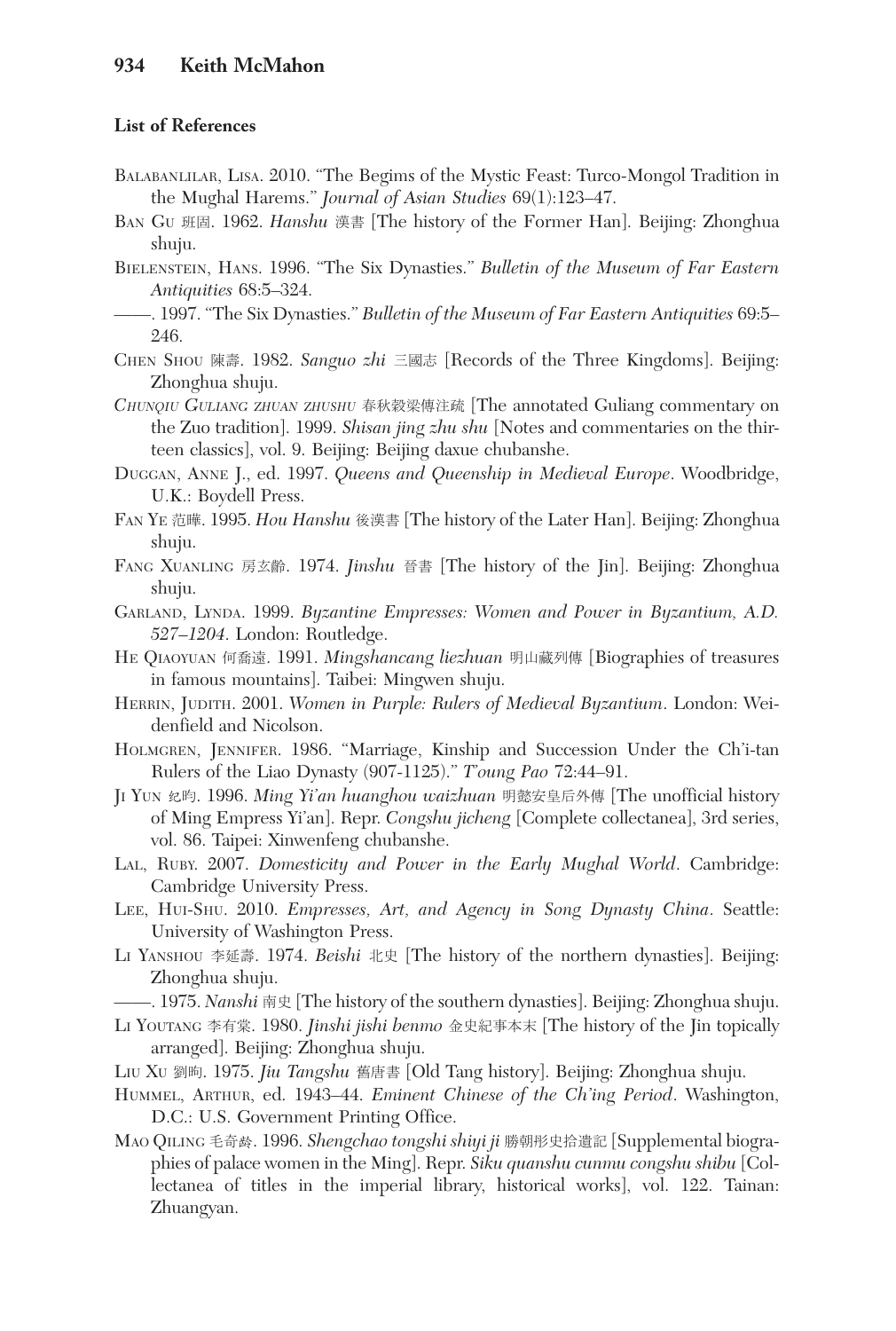- <span id="page-18-0"></span>MAO SHI ZHENGYI 毛詩正義 [Orthodox interpretations of the Mao commentary]. 1999. Shisan jing zhu shu [Notes and commentaries on the thirteen classics], vol. 3. Beijing: Beijing daxue chubanshe.
- MCMAHON, KEITH. 2013a. "Women Rulers in Imperial China." In Nannü: Men, Women and Gender in Early and Imperial China 15(2): 179–219.
- ——. 2013b. Women Shall Not Rule: Imperial Wives and Concubines in China from Han to Liao. Lanham, Md.: Rowman and Littlefield.
- MERNISSI, FATIMA. 1993. The Forgotten Queens of Islam. Minneapolis: University of Minnesota Press.
- NORBERG, KATHRYN. 2008. "Women of Versailles, 1682–1789." In Servants of the Dynasty: Palace Women in World History, ed. Anne Walthall, 191–214. Berkeley: University of California Press.
- OUYANG XIU 歐陽修. 1974. Xin Wudaishi 新五代史 [New history of the Five Dynasties]. Beijing: Zhonghua shuju.
- OUYANG XIU 歐陽修 and SONG QI 宋祁. 1975. Xin Tangshu 新唐書 [New Tang history]. Beijing: Zhonghua shuju.
- PEIRCE, LESLIE. 1993. The Imperial Harem: Women and Sovereignty in the Ottoman Empire. New York: Oxford University Press.
- QINGGONG YIWEN 清宮遗聞 [Lost tales of the Qing palace]. In Xiaoheng xiangshi zhuren 小横香室主人. [1915] 1981. *Qingchao yeshi daguan* 清朝野史大觀 [The great prospectus of Qing dynasty unofficial history]. Shanghai: Shanghai shudian.
- SHEN DEFU 沈德符. 1980. Wanli yehuo bian 萬曆野獲編 and buyi 補遺 [Gatherings from the wilds of the Wanli period and supplement]. Beijing: Zhonghua shuju.
- SHEN YUE 沈約. 1974. Songshu 宋書 [The book of the Song]. Beijing: Zhonghua shuju.
- SHENYANG GUGONG BOWUYUAN 瀋陽故宮博物院. 1987. Shengjing huanggong 盛京皇宮 [The imperial palace of the glorious capital]. Beijing: Zijincheng chubanshe.
- SIMA QIAN 司馬遷. 1989. Shiji 史記 [Records of the historian]. Beijing: Zhonghua shuju.
- SOULLIERE, ELLEN. 1987. "Palace Women in the Ming Dynasty." PhD diss., Princeton University.
- SUN YIRANG 孫詒讓. 1987. Zhouli zhengyi 周禮正義 [Orthodox interpretations of the rites of Zhou]. Beijing: Zhonghua shuju.
- TANG BANGZHI 唐邦治, ed. [1923] 1967. *Qing huangshi sipu* 清皇室四谱 [Four genealogies of the Qing imperial house]. Repr. Shen Yunlong, ed., Jindai Zhongguo shiliao congkan [Collection of historical sources for modern China], eighth collection, vol. 71. Taibei: Wenhai chubanshe.
- THYRÊT, ISOLDE. 2008. "The Royal Women of Ivan IV's Family and the Meaning of Forced Tonsure." In Servants of the Dynasty: Palace Women in World History, ed. Anne Walthall, 159–71. Berkeley: University of California Press.
- Tuoruo 脱脱. 1975. *Jinshi* 金史 [The history of the Jin]. Beijing: Zhonghua shuju. **——.** 1985. Songshi 宋史 [The history of the Song]. Beijing: Zhonghua shuju.
- WALTHALL, ANNE, ed. 2008. Servants of the Dynasty: Palace Women in World History. Berkeley: University of California Press.
- WANG PEIHUAN 王佩環. 1993. *Qinggong houfei* 清宮后妃 [Empresses and consorts of the Qing palace]. Shenyang: Liaoning daxue chubanshe.
- WU RENCHEN 吳任臣. [1669] 1983. Shiguo chunqiu +國春秋 [Springs and autumns of the Ten Kingdoms]. Beijing: Zhonghua shuju.
- XIA XIE 夏燮. 1962. Ming tongjian 明通鑑 [Comprehensive mirror of the Ming]. Taibei: Shijie shuju.